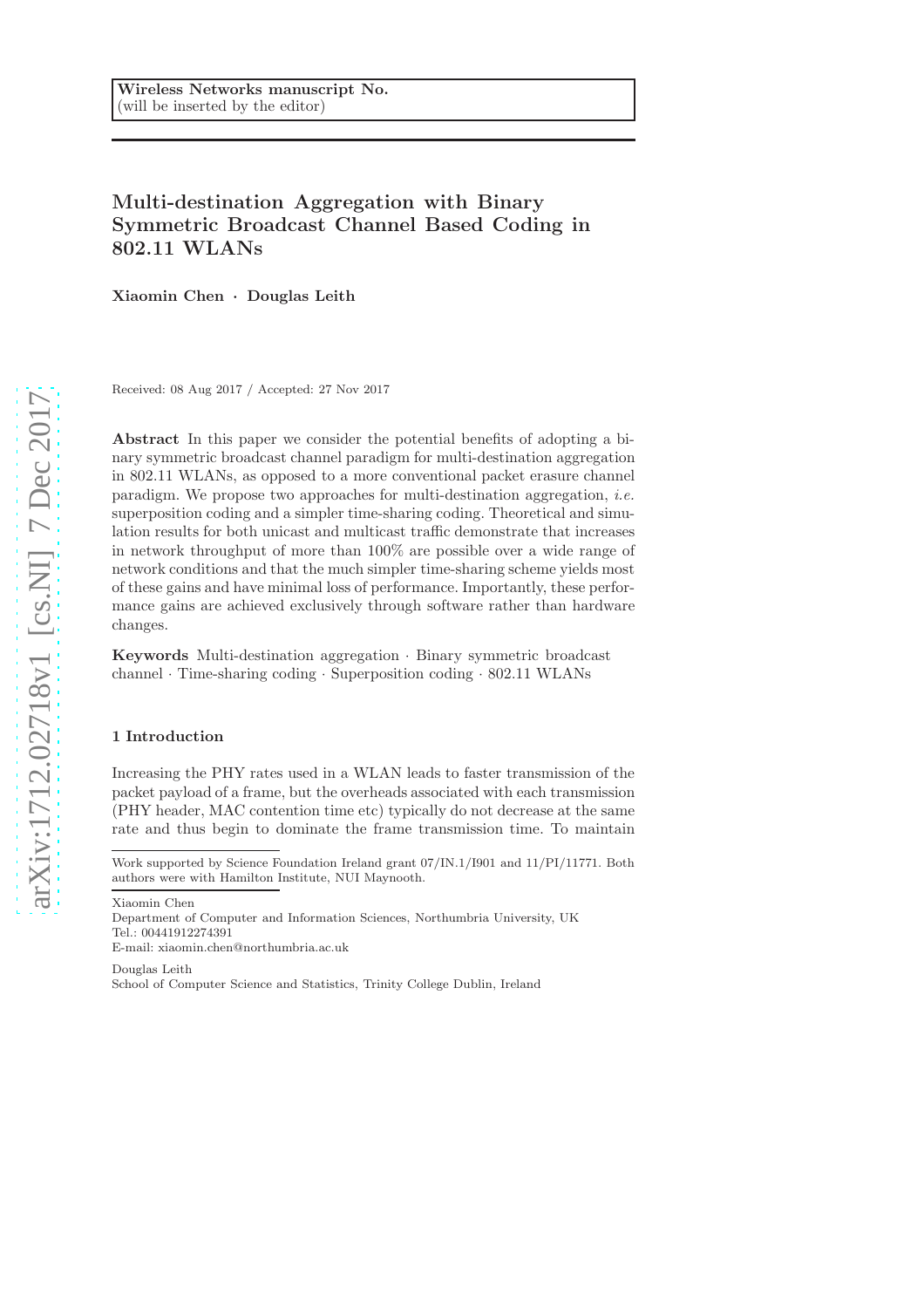

<span id="page-1-0"></span>Fig. 1 Access point (AP) downlink throughput with single destination aggregation and with multi-destination aggregation. The AP is sending traffic to 10 client stations, one flow per station. Meanwhile each station has a competing uplink flow to the AP. Each flow has Poisson distributed packet arrivals at rate 2000. 802.11g WLAN (see Table [1](#page-14-0) for PHY/MAC parameter values), AP buffer size is 200 packets, ns2 simulation.

throughput efficiency at high PHY rates, 802.11n [\[12\]](#page-22-0) uses packet aggregation, whereby multiple packets destined to the same receiver are transmitted together within a single large frame. In this way, the overheads associated with a single transmission are amortised across multiple packets and higher throughput efficiency is achieved, e.g. see [\[15\]](#page-22-1).

A logical extension is to consider aggregation of packets destined to different receivers into a single large frame. Such multi-destination aggregation is currently the subject of much interest because with the increasing number of WiFi hotspots and other accessing technologies available, for a single WLAN AP, there simply may not be enough traffic to an individual destination to allow large packets to be formed in a timely manner and so efficiency gains to be realised. One of the key issues in multi-destination aggregation is the choice of Modulation and Coding Scheme (MCS) for aggregated packets. Although multi-destination aggregation allows simultaneous transmission to multiple receivers, the channel quality between the transmitter and each receiver is generally different, and thus the optimal MCS which matches the channel quality of each receiver is also different. The current 802.11 standard constrains transmitters to use the same MCS for all bits within a frame, and the state of the art is to send multicast/broadcast packets (which contain messages for multiple receivers) at the highest MCS rate which the receiver with the worst channel quality can support [\[11\]](#page-22-2). While this ensures that every receiver is capable of decoding the received packet, clearly it is highly inefficient.

In this paper we consider an alternative approach to multi-destination aggregation, which still uses the same MCS for every symbol within an aggregated frame (and so does not require hardware changes) but encodes packets destined to different receivers with different levels of protection by using higher-layer coding techniques. The approach builds on an experimental observation that packets discarded at 802.11 MAC layer due to CRC errors actually contain a high proportion of correct bits, and thus potentially provide a useful channel through which information can be transmitted. Recently [\[5\]](#page-21-0) indicates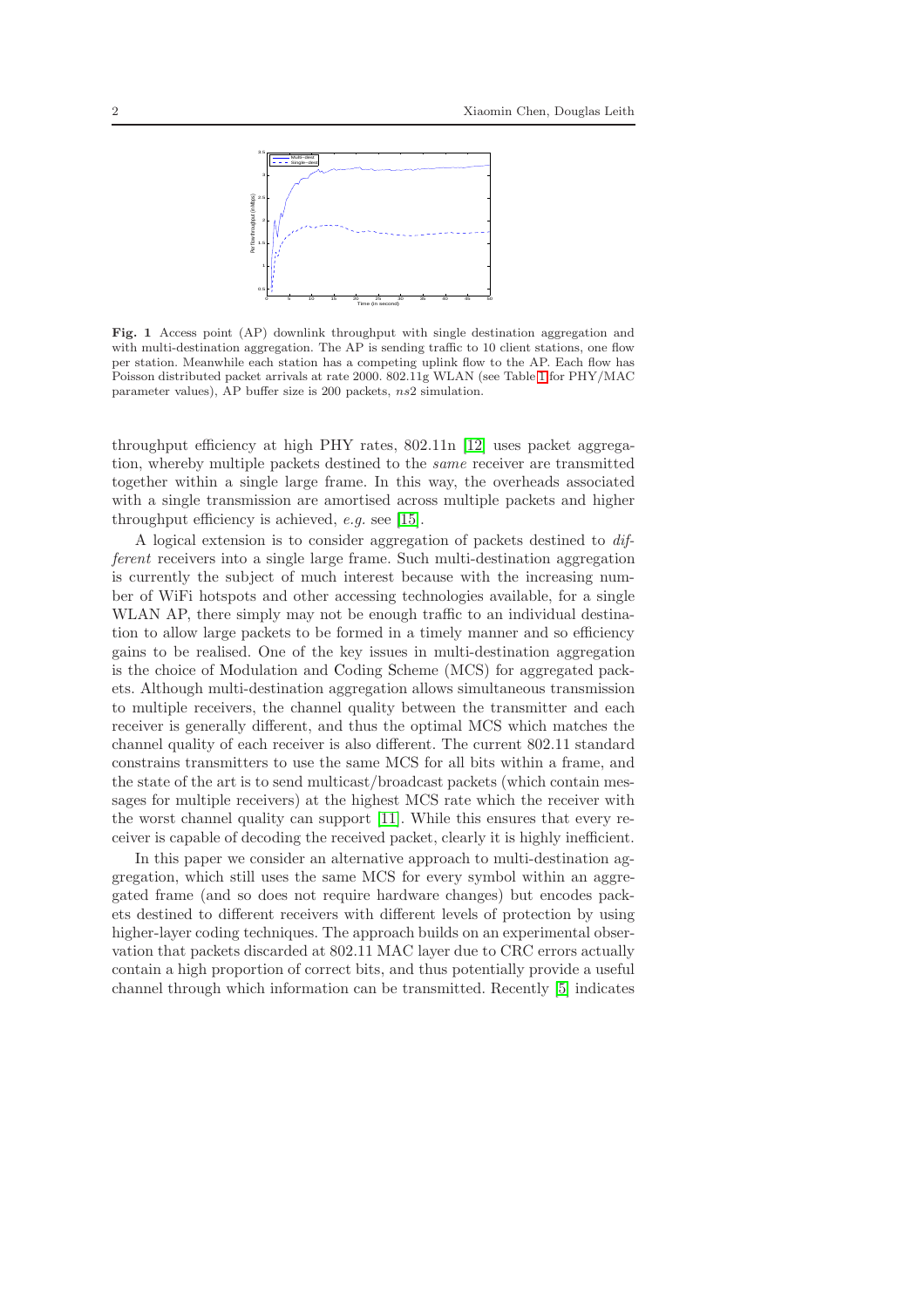that this channel can be accurately modeled as a binary symmetric channel. Based on this, multi-destination aggregated packets from the AP form a binary symmetric broadcast channel between the transmitter and multiple receivers. Then by using appropriate BSBC-based error correction coding bits within a single frame can be transmitted to different destinations at different information rates while still using the same MCS. To our knowledge, we present the first detailed analysis of multi-user coding for aggregation in 802.11 WLANs.

We demonstrate in Section [6](#page-12-0) and Section [7](#page-15-0) that by using this coding approach for multi-destination aggregation increases in network throughput of more than 100% are possible over a wide range of channel conditions. This is illustrated, for example, in Fig. [1](#page-1-0) which presents throughput measurements for downlink transmissions in a WLAN containing 10 downlink flows and 10 competing uplink flows. When single destination aggregation is used, on average insufficient packets are available for each destination to allow a full sized frame (65535 bytes) to be assembled. On average only 36 packets are assembled in each single destination aggregated frame, resulting in a substantial loss of network efficiency. At each transmission opportunity, the AP first checks the destination address of the first packet in the queue, and then searches through the queue to assemble packets destined to the same receiver. With multi-destination aggregation, full-sized frames can be assembled at every transmission opportunity. On average 117 packets are assembled in each multi-destination aggregated frame. Since the coding proposed here is introduced above the MAC layer, there is no need for any hardware changes and these performance gains therefore essentially comes for "free".

## 2 Related work

The concept of Multiple Receiver Aggregate (MRA) was first proposed by the TGnSync group in [\[18\]](#page-22-3). The idea of aggregating multiple packets into a single large frame, and then multicasting/broadcasting it to distinct receivers became the subject of much interest soon for delay-sensitive and short-packet applications such as VoIP [\[14\]](#page-22-4), [\[23\]](#page-22-5), [\[21\]](#page-22-6), [\[13\]](#page-22-7). For example, [\[23\]](#page-22-5) proposes a voice multiplex−multicast (M−M) scheme of multiplexing packets from several VoIP streams into one multicast packet for downlink transmissions to overcome the heavy overhead of VoIP traffic over WLANs. Similarly [\[14\]](#page-22-4) proposes a congestion-triggered downlink aggregation scheme by stretching the 802.11n A-MPDU format [\[12\]](#page-22-0) to carry MPDUs addressed to different destinations. Aggregation is performed only when there is congestion. When an aggregation is triggered, the VoIP packets queued at MAC layer are put into the aggregated frame in the same order as in the queue, with no sorting and no packaging for per destination. The aggregation complexity and overhead is thus reduced compared to the per-destination grouping strategy as proposed in [\[18\]](#page-22-3) . Apart from the downlink multi-user aggregation, [\[21\]](#page-22-6) presents a complimentary uplink aggregation technique that effectively serializes channel access in the uplink direction. The combination of uplink and downlink aggre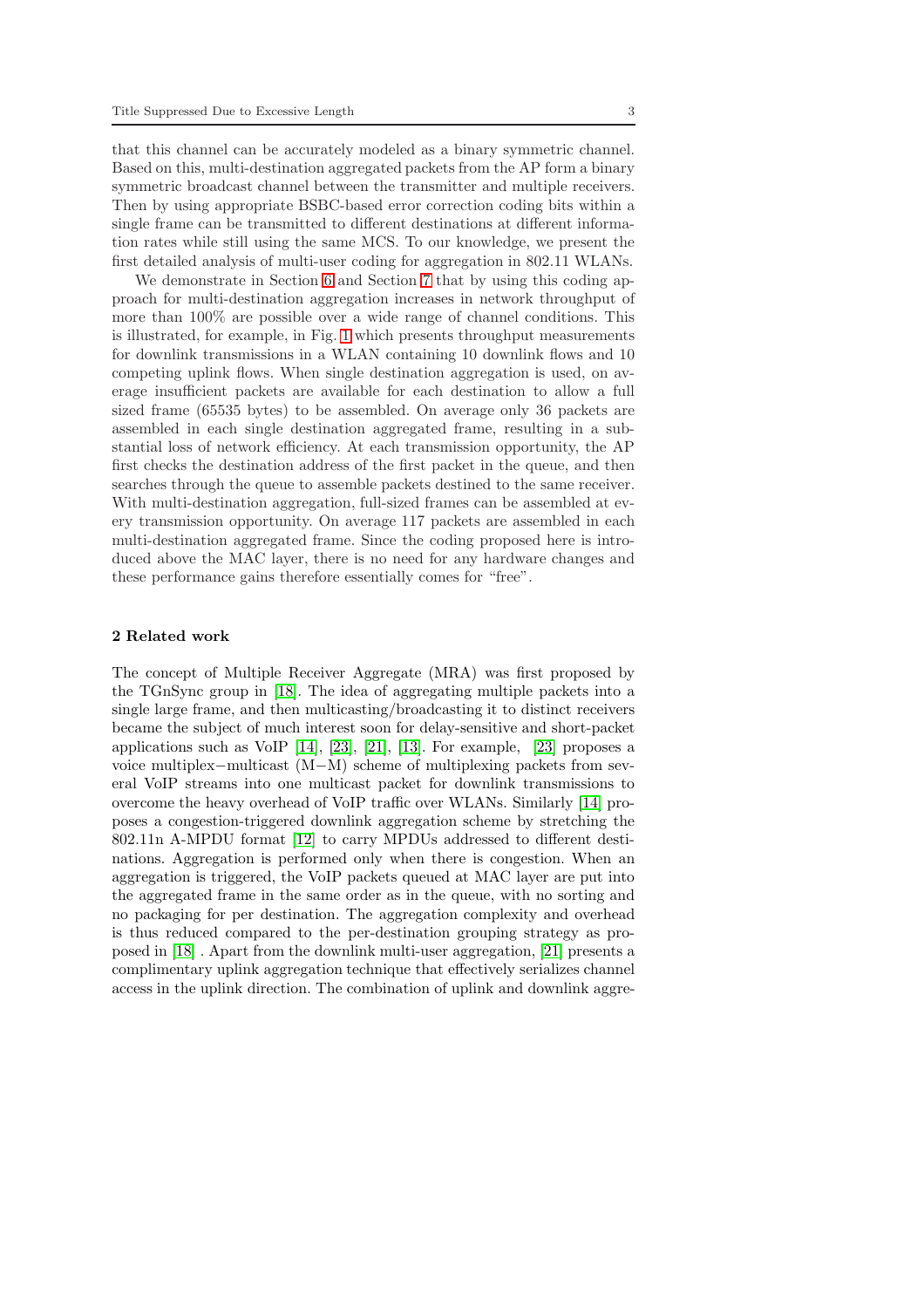gation mechanisms simultaneously improves VoIP call quality while preserving network capacity for best-effort data transfer.

All of the above works only consider homogeneous networks, i.e. stations in a WLAN have the same channel qualities and thus use the same data rate. In a heterogeneous network where stations have different optimal transmission rates, multicasting or broadcasting the entire aggregated frame at the low enough rate to ensure all the stations can receive it will result in a significant loss in throughput. This problem is addressed in [\[16\]](#page-22-8). This paper proposes a scheme called Data Rate based Aggregation (DRA) which groups packets in the MAC queue in terms of data rates, and then aggregates packets for all links that have the same data rate and allows packet reordering. Such a way mitigates the performance demotion caused by aggregating across data rates. But the grouping strategy does not always provide the best performance. [\[16\]](#page-22-8) also proposes a scheme Data Rate based Aggregation with Selective Demotion (DRA-SD) which allows a cross rate merge of two DRA frames under some conditions. The simulation results show evidence of better performance in terms of transmission time.

Packet aggregation is considered together with network coding in [\[20\]](#page-22-9). This paper proposes a scheme that uses length aware packet aggregation and network coding to improve the throughput of single relay multi-user wireless networks. At the relay node, upload and download packets are exclusive ORed and then broadcast to the next hop. Aggregation is performed before coding if packets in both directions do not have similar sizes. The network coding is a packet-level coding scheme.

To the best of our knowledge, this is the first work that uses bit-level coding schemes to solve the problem of multi-rate throughput compromise in multi-destination aggregation. The proposed method could benefit from both aggregation and bit-level channel capacity improvement.

## 3 Preliminaries

3.1 Multi-destination aggregated frames form a binary symmetric broadcast channel

In a Binary Symmetric Channel (BSC) each received packet is considered as a binary vector in which an unknown subset of bits have been independently "flipped" with crossover probability  $p$ . It is shown in [\[5\]](#page-21-0) that, after some preand post-processing, this accurately models the behavior of the channel provided by 802.11 corrupted frames. In a Binary Symmetric Broadcast Channel (BSBC) [\[7\]](#page-22-10), n receivers overhear a transmission. Each receiver obtains a separate copy of the transmission, with received bits being flipped independently with probability  $p_i$  at receiver i. The crossover probability  $p_i$  embodies the link quality between the transmitter and receiver  $i$ , and in general is different for each receiver and varies with the MCS used for the transmission. This is illustrated schematically in Figure [2.](#page-4-0)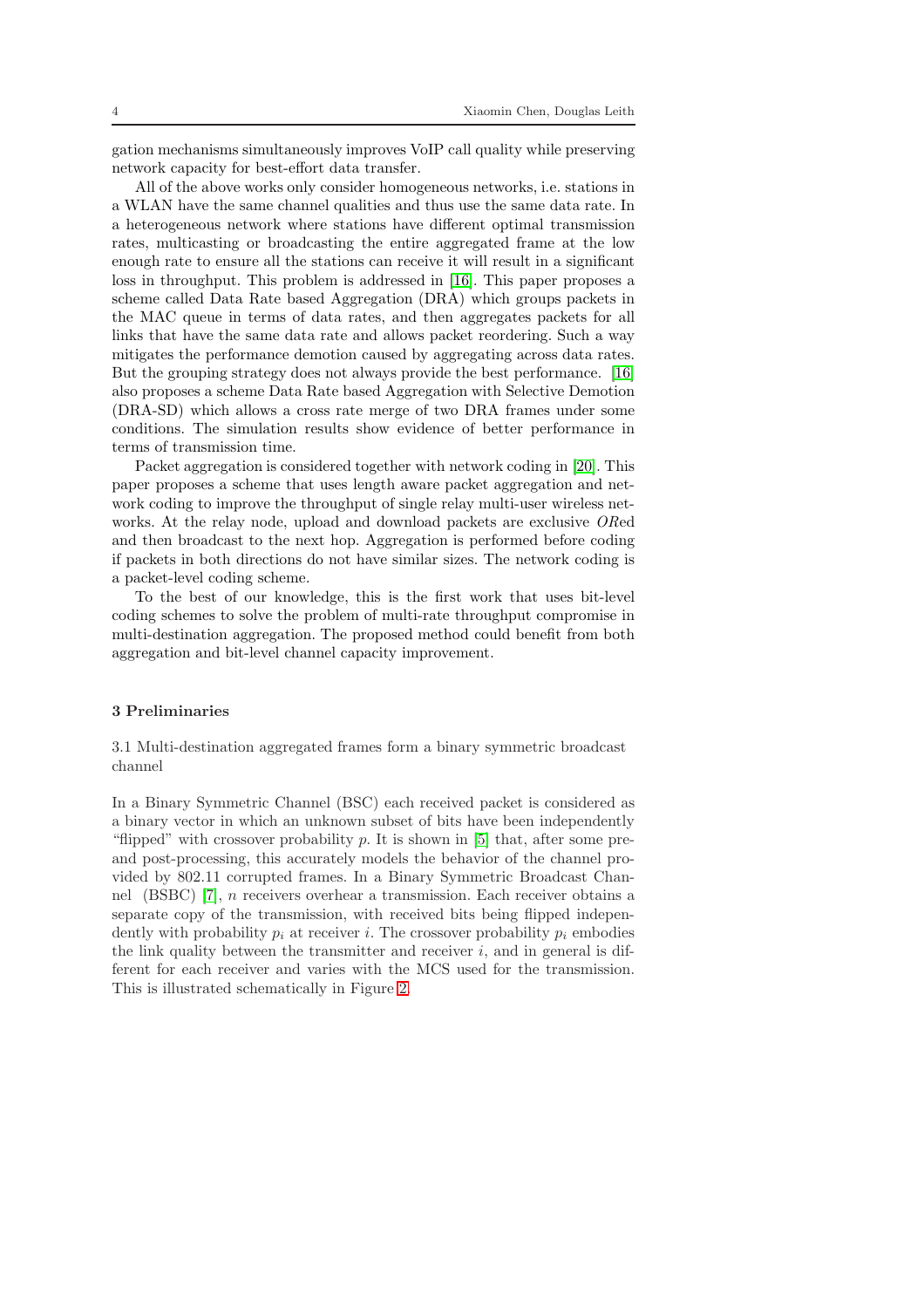

<span id="page-4-0"></span>Fig. 2 Illustrating binary symmetric broadcast channel. A binary vector broadcast by the transmitter is overheard by two stations. Reception may be lossy, with bits being received flipped at receiver i with probability  $p_i$  (example bit flips are indicated in red bold).

#### <span id="page-4-1"></span>3.2 Running example: two-class WLAN

We will use the following setup as a running example. Namely, an 802.11 WLAN with an AP and two classes of client stations,  $n_1$  stations in class 1 and  $n_2$  in class 2. Stations in class 1 are located relatively far from the AP and so have lossy reception with crossover probability  $p$  which depends on the MCS used. Stations in class 2 are located close to the AP and experience loss-free reception (the crossover probability is zero) for every available MCS. Our analysis can, of course, be readily generalised to encompass situations where each station has a different crossover probability, but the two-class case is sufficient to capture the performance features of heterogeneous link qualities in a WLAN.

#### 3.3 Coding for binary symmetric broadcast channels

The binary symmetric broadcast paradigm allows transmission of a multidestination aggregated frame at different information rates to different destinations while using a single MCS. We consider two main approaches for achieving this, namely superposition coding and time-sharing coding.

#### 3.3.1 Superposition coding

Superposition coding works as follows. Encoding is straightforward: binary vectors destined to different receivers are simply added together, modulo 2, and transmitted as a single binary vector. Receiver  $i$  then receives its binary vector with bits flipped by (i) the physical channel and (ii) by the addition of the messages for other receivers. Let  $p_i$  denote the physical channel crossover probability at receiver i and  $q_i$ ,  $j \neq i$  denote the effective crossover probability induced by adding the message intended to receiver j. Letting  $r_i$  denote the probability that a bit is flipped, the channel capacity to receiver  $i$  is then  $C_i = 1 - H(r_i)$ , where  $H(r_i) = -r_i log_2 r_i - (1 - r_i) log_2 (1 - r_i)$  is the binary entropy function.

For example, with  $n = 2$  receivers,  $r_1 = q_2(1 - p_1) + (1 - q_2)p_1$  and  $r_2 =$  $q_1(1 - p_2) + (1 - q_1)p_2$ . Provided messages to receiver i are sent at less than this information rate, they can be successfully decoded. Specifically, this rate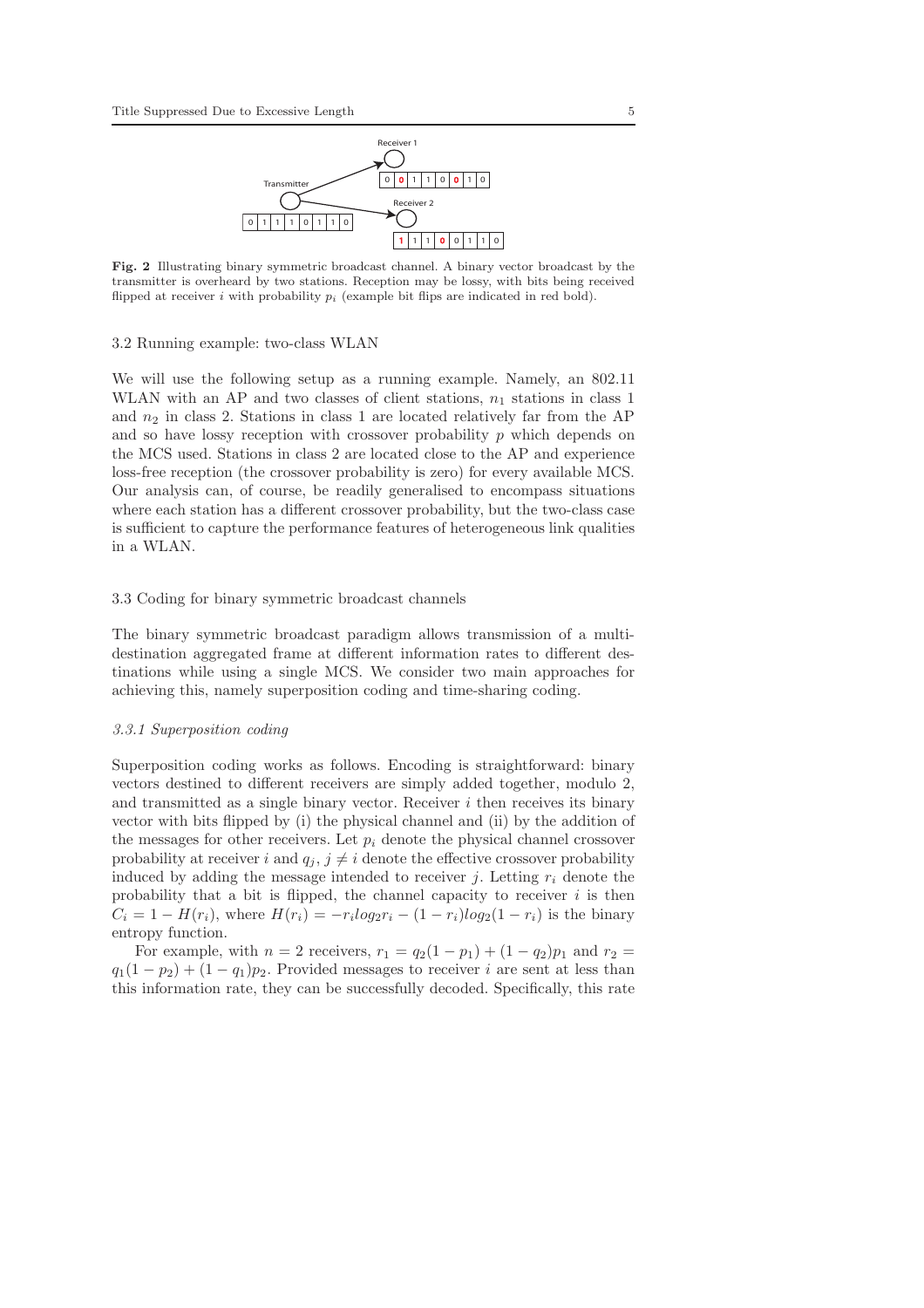can be achieved using the following nested decoding procedure: (i) order the  $n$ receivers by increasing crossover probability (decreasing channel quality), with ties randomly broken, (ii) set  $i = 1$  $i = 1$ , decode<sup>1</sup> the message for receiver i and subtract it from the received binary vector and (iii) set  $i \leftarrow i + 1$  and repeat until i equals the index of the current receiver.

Although the capacity of general binary broadcast channels remains unknown, for many important special cases (e.g. for stochastically degraded binary broadcast channels), it is known that superposition coding is capacityachieving [\[3\]](#page-21-1).

With superposition coding, the achievable sum-capacity of a binary symmetric broadcast channel with n receivers is  $\sum_{i=1}^{n} C_i$  with  $C_i = 1 - H(r_i)$ and  $r_i$  the effective cross-over probability of the binary symmetric broadcast channel between the transmitter and receiver  $i$ . For our running example of a WLAN with two classes of stations, with  $n_1 = 1 = n_2$  the effective cross-over probability  $r_1$  for the class 1 station is  $r_1 = \beta(1 - p(R)) + (1 - \beta)p(R)$  where  $p(R)$  is the crossover probability of the physical binary symmetric broadcast channel between the transmitter and the class 1 station (which depends, of course, on the MCS rate R selected), and  $\beta$  is the crossover probability determined by the binary addition with the message destined to class 2.  $H(\beta)$  is the information rate at which data is transmitted to the class 2 station.

#### 3.3.2 Time-sharing coding

From the discussion above it can be seen that superposition decoding can be a relatively complex operation. A simpler but demonstrably near-optimal choice is time-sharing coding [\[7\]](#page-22-10). In time-sharing, the transmitted binary vector is partitioned into  $n$  subsets of bits, where  $n$  is the number of receivers, and the  $i$ <sup>th</sup> subset of bits contains the message intended for receiver  $i$  and this message is encoded at a rate which is matched to the channel between the transmitter and receiver  $i$ . This approach is akin to packet aggregation, but with each packet carrying a payload that is separately encoded by the application layer<sup>1</sup>. The application layer encoding adds appropriate redundancy that allows the intended receiver to decode the embedded information message even when the packet is received with bits flipped. For the two-class WLAN example, in timesharing coding each transmitted frame is partitioned into two parts, the first intended for class 1 stations and the second intended for class 2 stations. The portion intended for class 2 will be received error-free and thus does not need further protection. The portion intended for class 1 is protected by a suitable BSBC error correcting code that allows information to be extracted even when some bits are corrupted; the information rate is obviously reduced compared to a noise-free channel.

<span id="page-5-0"></span><sup>1</sup> Any coding approach for a binary symmetric channel can be used to encode the messages to receiver *i* here *e.g.* capacity achieving codes for BSBCs are described in: [\[9\]](#page-22-11), [\[1\]](#page-21-2), [\[2\]](#page-21-3).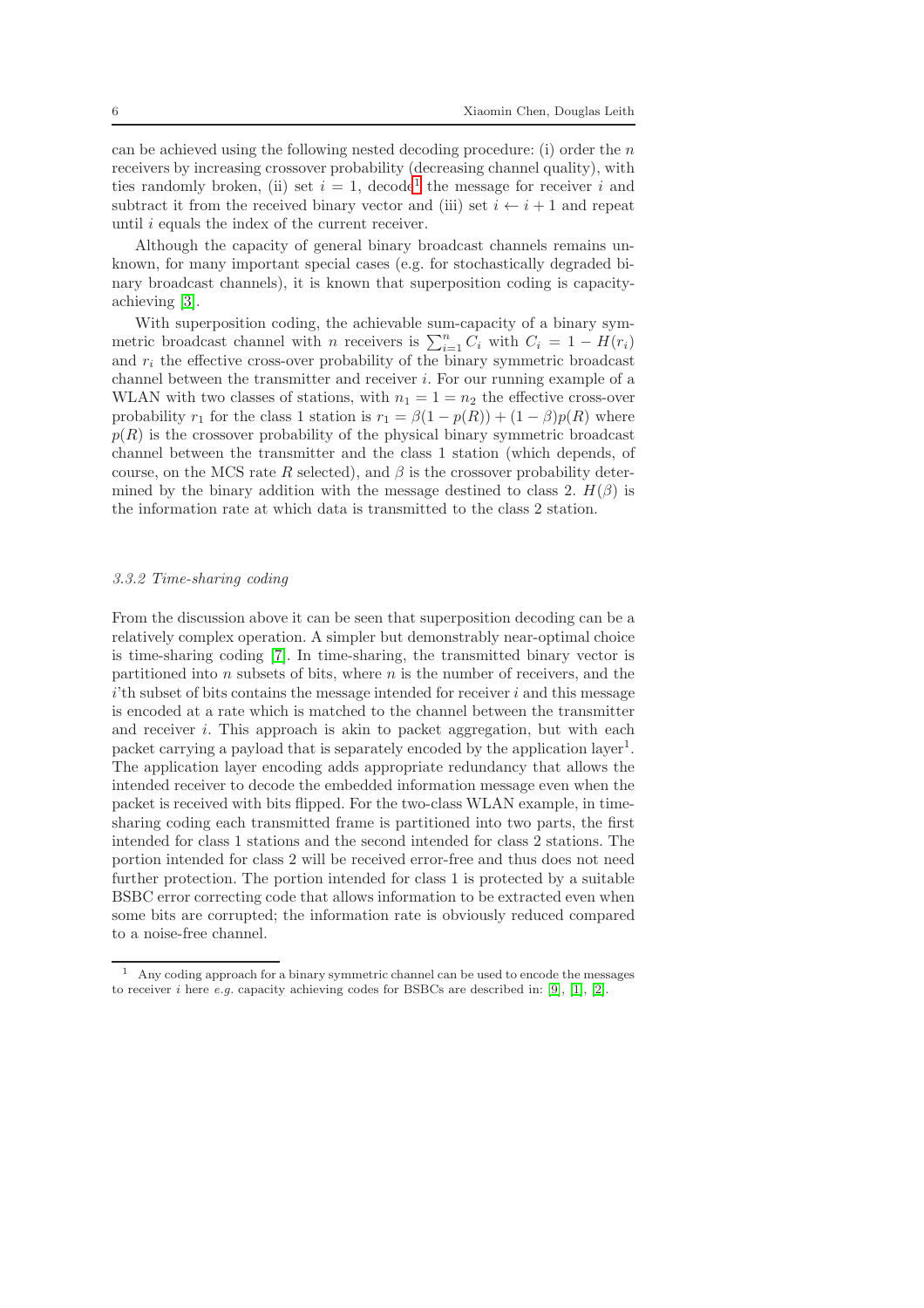#### <span id="page-6-0"></span>4 Unicast throughput modelling

In this section we develop a detailed theoretical throughput performance analysis for three multi-destination aggregation approaches: i) uncoded frame aggregation in a packet erasure channel paradigm; ii) aggregation with superposition coding in a broadcast BSBC paradigm; iii) aggregation with time-sharing coding in a broadcast BSBC paradigm. We focus on the two-class setup introduced in Section [3.2,](#page-4-1) the extension to more than two classes being straightforward.

# 4.1 802.11 MAC model

We consider a WLAN consisting of an access point  $(AP)$ ,  $n_1$  class 1 stations and  $n_2$  class 2 stations. We assume that all stations are saturated (unsaturated operation is considered later). The AP transmits  $n_1 + n_2$  downlink unicast flows. Namely, one flow destined to each of the  $n_1$  class 1 stations and one flow destined to each of the  $n_2$  class 2 stations. When transmitting, the AP aggregates these downlink flows into a single large MAC frame which is sent at a single PHY rate. Each client station also transmits an uplink flow to the AP.

Following Bianchi [\[4\]](#page-21-4), [\[17\]](#page-22-12), time is divided into MAC slots (which can be idle, success or collision slots). Let  $\tau_0$  denote the probability that the AP attempts a transmission in a MAC slot,  $\tau_1$  the probability that a class 1 station attempts a transmission and  $\tau_2$  the probability that a class 2 station attempts a transmission. Transmissions by class 1 stations are subject to collisions with transmissions by the other stations in the WLAN and, in the packet erasure paradigm, are also subject to noise-related erasures. The probability that a transmission from a class 1 station fails (due to collision and/or loss) is

$$
p_{f_1} = 1 - (1 - p_{c_1}^U)(1 - p_{e_1}^U) \tag{1}
$$

where  $p_e^U$  is the probability that an uplink transmission by a class 1 station is erased due to noise, and  $p_c^U$  is the probability that it collides with another transmission, with

$$
p_c{}^U_1 = 1 - (1 - \tau_1)^{n_1 - 1} (1 - \tau_2)^{n_2} (1 - \tau_0)
$$
\n<sup>(2)</sup>

Class 2 stations do not suffer from noise caused erasures. Although sub-frames destined to class 1 in the packet erasure paradigm are subject to noise-related erasures, sub-frames destined to class 2 are error-free. The transmission failures from the AP or a class 2 station are only caused by collisions. Hence class 2 and the AP share the same station attempt probability, i.e.  $\tau_0 = \tau_2$ , and the same probability that a transmission fails, which is

$$
p_{f_0} = p_{f_2} = 1 - (1 - \tau_1)^{n_1} (1 - \tau_2)^{n_2}
$$
\n(3)

The usual Bianchi [\[4\]](#page-21-4) expression gives a relation between the station transmission attempt probability  $\tau$  and the probability  $p_f$  that a transmission fails.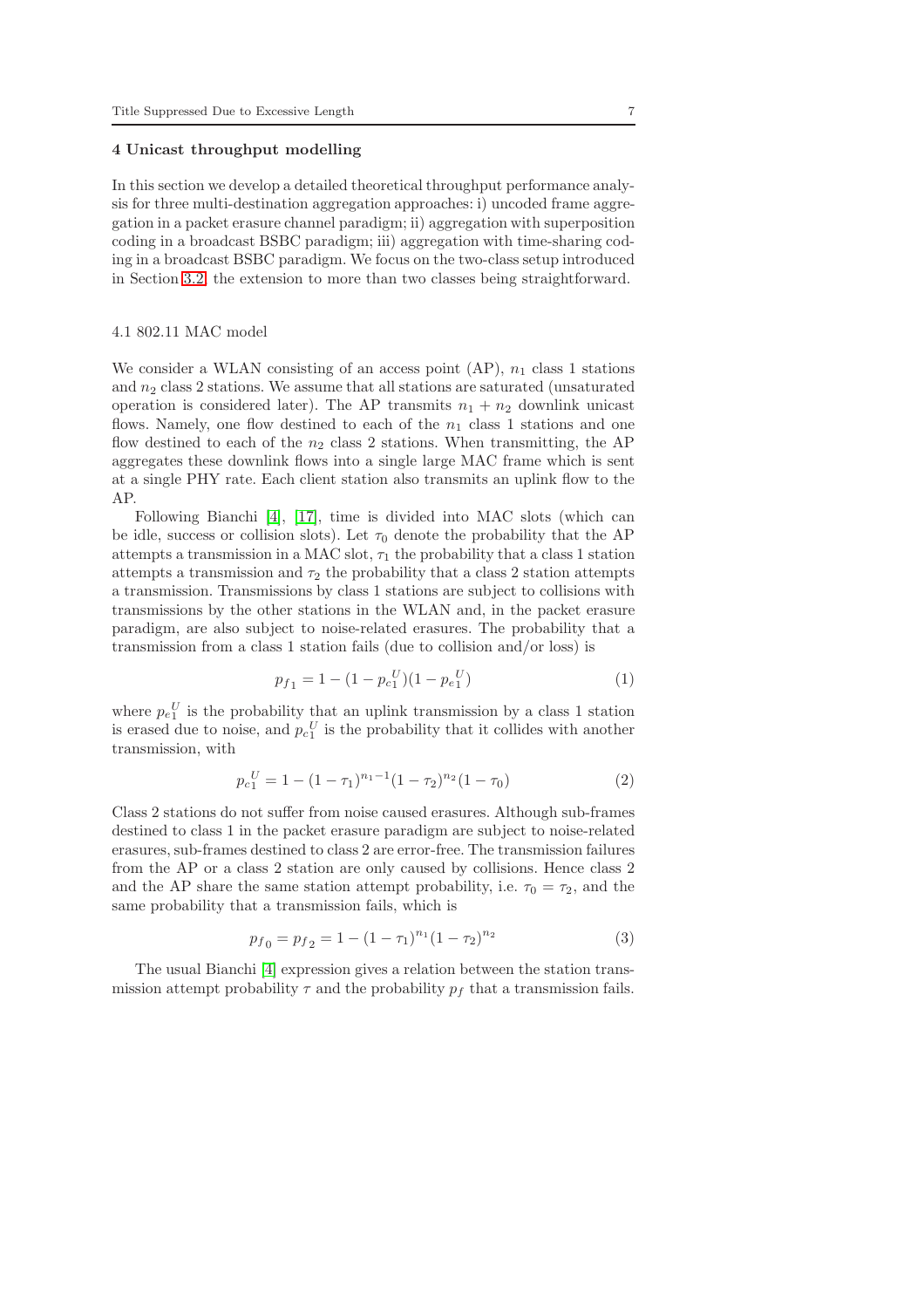However, here we make use of expression [\(4\)](#page-7-0) that extends the Bianchi expression to take account of a finite number of retransmission attempts and losses due to decoding errors [\[19\]](#page-22-13).

<span id="page-7-0"></span>
$$
\tau = \begin{cases} \frac{2(1-2p_f)(1-p_f^{m+1})}{M} & m \leq m',\\ \frac{2(1-2p_f)(1-p_f^{m+1})}{M+W2^{m'}p_f^{m'+1}(1-2p_f)(1-p_f^{m-m'})} & m > m'. \end{cases} (4)
$$

in which  $M = (1 - p_f)W(1 - (2p_f)^{m+1}) + (1 - 2p_f)(1 - p_f^{m+1}), W = CW_{min},$  $m$  denotes the 802.11 retry limit number, and  $m'$  represents the number of doubling the CW size from  $CW_{min}$  to  $CW_{max}$ .

## 4.2 Network throuhgput

The network throughput is

$$
S = \frac{X_0 + n_1 X_1 + n_2 X_2}{E_T} \tag{5}
$$

where  $X_0 = \tau_0 (1 - p_{f_0}) (E_1^D + E_2^D)$ ,  $X_1 = \tau_1 (1 - p_{f_1}) E_1^U$ ,  $X_2 = \tau_2 (1 - p_{f_2}) E_2^U$ <br>with  $E_1^D$  the expected payload delivered from the AP to class 1 stations and  $E_2^D$  to class 2 stations,  $E_1^U$  the expected payload delivered from a class 1 station to the AP,  $E_2^U$  the expected payload delivered from a class 2 station to the AP, and  $E_T$  is the expected MAC slot duration. It is important to stress that the expected payload delivered need not equal to the raw frame payload due to the impact of corruption of the frame payload during transmission across the radio channel and due to the overhead of any error-correction coding. Calculations of the expected payloads delivered and of the expected MAC slot duration are discussed in detail below for each of the three multi-destination aggregation schemes considered.

#### 4.3 Fairness

Before proceeding to the calculation of the flow throughputs for the three multi-destination aggregation approaches, we note that to ensure a fair comparison amongst different schemes it is not sufficient to simply compare the sum-throughput. Rather we also need to ensure that schemes provide comparable throughput fairness, as an approach may achieve throughput gains at the cost of increased unfairness. In the following we take a max-min fair approach and impose the fairness constraint that all flows achieve the same throughput. Extension of the analysis to other fairness criteria is, of course, possible.

#### 4.4 Expected payload

We begin by calculating the expected payload in a MAC slot for the three multi-destination aggregation approaches.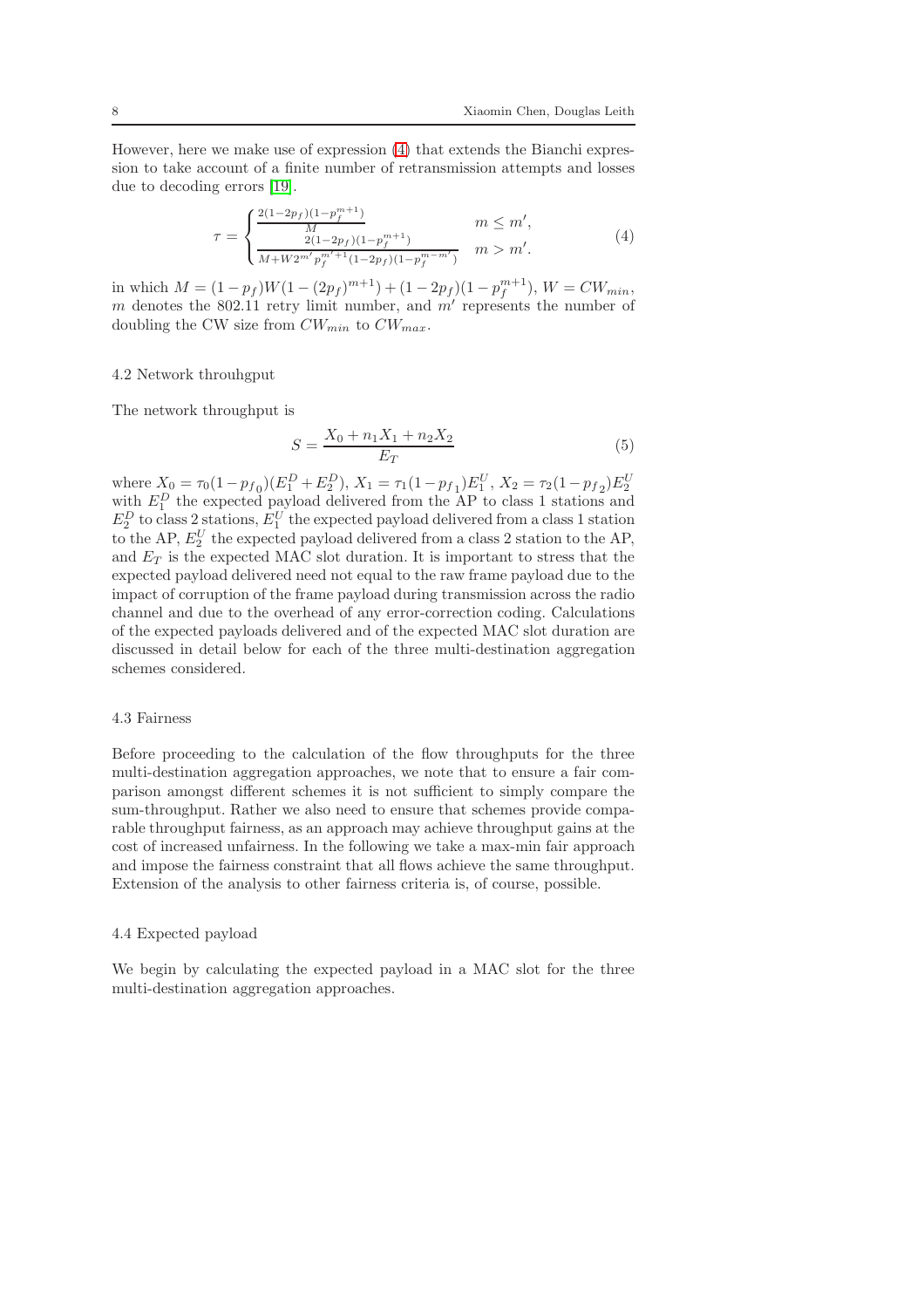## 4.4.1 Uncoded

Similarly to the approach used in 802.11n A-MPDUs [\[12\]](#page-22-0), we consider a situation where messages addressed to distinct destinations are aggregated together to form a single large MAC frame. We do not present results here without aggregation since the throughputs are strictly lower than when aggregation is used [\[15\]](#page-22-1).

We need to calculate the expected delivered payloads  $E_1^D$ ,  $E_2^D$ ,  $E_1^U$  and  $E_2^U$ .

We proceed as follows. The expected payload delivered by an uplink packet of a class 1 station is

<span id="page-8-3"></span>
$$
E_1^U = x_1^U (1 - p_u(R))^{L_1^U(R)} \tag{6}
$$

where  $p_u(R)$  is the first-event error probability of Viterbi decoding [\[22\]](#page-22-14) for convolutional codes used in 802.11 standards when transmissions are made at PHY rate R,

$$
L_1^U(R) = DBPS(R) \left[ \frac{(x_1^U + L_{machdr} + L_{FCS}) \times 8 + 22}{DBPS(R)} \right] \tag{7}
$$

is the class 1 uplink frame size in bits.  $DBPS(R)$  represents data bits per symbol at PHY rate R.  $L_{machdr}$  is the MAC header in bytes, and  $L_{FCS}$  is the FCS field size in bytes.  $x_1^U$  is the class 1 uplink frame payload in bytes. As transmissions by class 2 stations are erasure-free at all supported PHY rates, the expected payload of an uplink packet from a class 2 station is

<span id="page-8-4"></span>
$$
E_2^U = x_2^U \tag{8}
$$

where  $x_2^U$  is the payload size in bytes of class 2 transmissions. Turning now to the AP, similar to the approach used in 802.11n, the aggregated MAC frame consists of  $n_1 + n_2$  unicast packets. The length of a MAC frame is

<span id="page-8-0"></span>
$$
L = n_1 L_1^D + n_2 L_2^D \tag{9}
$$

in which  $L_1^D = x_1^D + L_{subhar} + L_{FCS}$  and  $L_2^D = x_2^D + L_{subhar} + L_{FCS}$  are respectively the sub-frame size for class 1 and class 2 in bytes.  $L_{subhdr}$  is the sub-header length.  $x_1^D$ ,  $x_2^D$  denote, respectively, the AP payload size in bytes destined to class 1 and class 2 stations. Note that the downlink PHY rate is determined by the client which has the worst link quality, and so equals the class 1 PHY rate R. The expected payload delivered to a class 1 station by an AP frame packet is therefore

<span id="page-8-1"></span>
$$
E_1^D = x_1^D (1 - p_u(R))^{8 \cdot L_1^D} \tag{10}
$$

while the expected payload delivered to a class 2 station is

<span id="page-8-2"></span>
$$
E_2^D = x_2^D \tag{11}
$$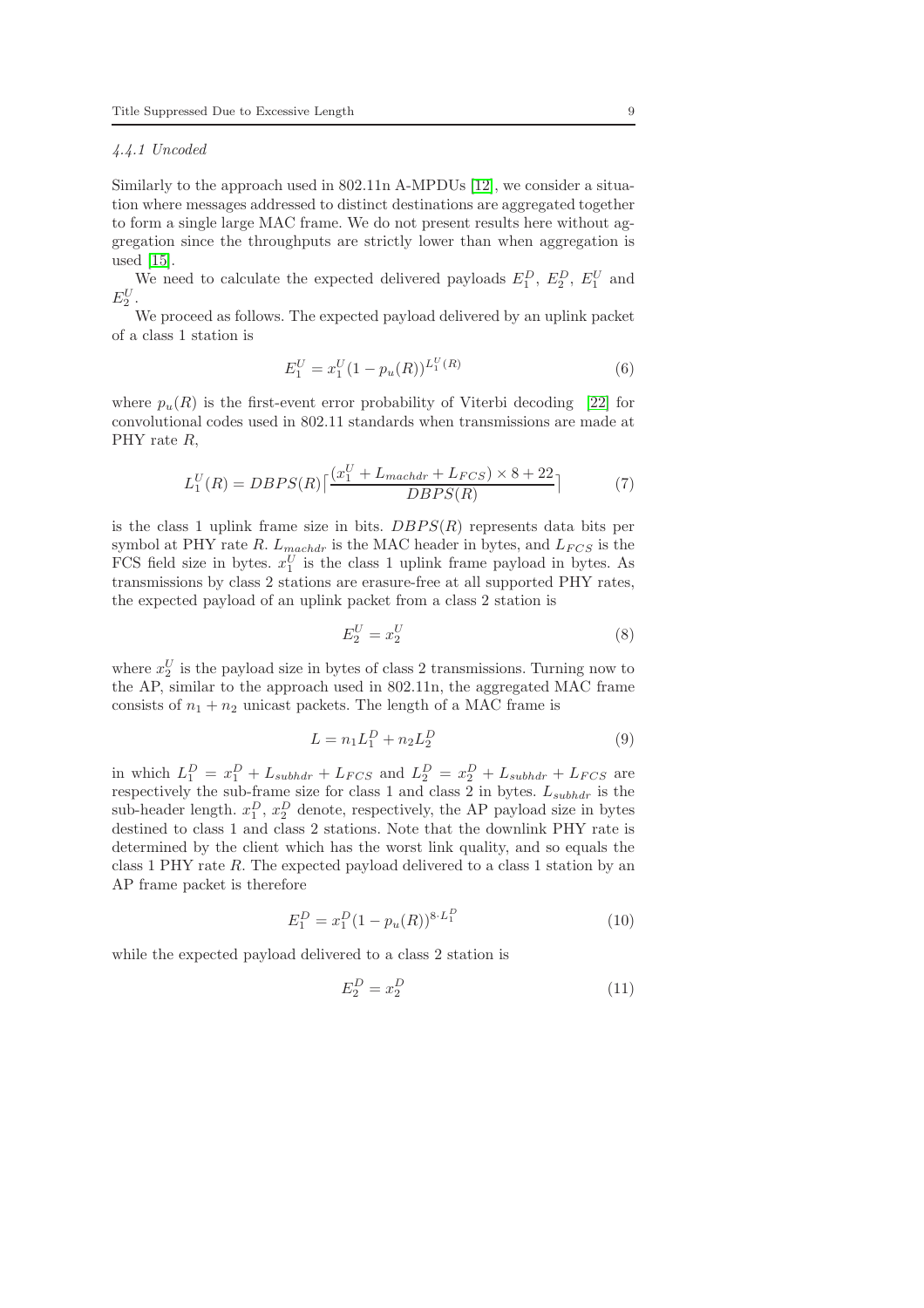For max-min fairness we need to equalize the throughput of each flow. That is, we require

<span id="page-9-0"></span>
$$
x_2^U = x_2^D = x_1^D (1 - p_u(R))^{8 \cdot L_1^D}
$$
\n(12)

<span id="page-9-1"></span>
$$
\tau_1(1 - p_{f_1})(1 - p_u(R))^{L_1^U} x_1^U = \tau_2(1 - p_{f_2}) x_2^U \tag{13}
$$

For a given PHY rate  $R$  and AP frame size  $L$  we can solve [\(12\)](#page-9-0) and [\(9\)](#page-8-0) to obtain  $x_1^D$  and  $x_2^D$ . As  $p_{f_1}$  depends on the payload size  $x_1^U$  due to noise-related erasures, we need to solve [\(13\)](#page-9-1) jointly with the MAC model [\(4\)](#page-7-0) to obtain  $x_1^U$ ,  $\tau_1$  and  $\tau_2$ . We can then obtain  $E_1^D$ ,  $E_2^D$ ,  $E_1^U$ ,  $E_2^U$  from [\(10\)](#page-8-1), [\(11\)](#page-8-2), [\(6\)](#page-8-3), [\(8\)](#page-8-4) as required.

## 4.4.2 Time-sharing coding

For the binary symmetric broadcast paradigm we start by considering the simpler time-sharing coding scheme. As in the erasure channel case, MAC frames are constructed by aggregating two portions: one intended for class 1 stations and protected by an application layer error correction code (with coding rate matched to the channel quality between the AP and class 1 stations), the second intended for class 2 stations and uncoded (since the PHY layer MCS provides adequate protection). Each portion is further sub-divided into packets intended for the different stations. We also apply similar coding to protect uplink transmissions from class 1 stations to allow information to be recovered from corrupted uplink frames.

Let  $x_1^D$  denote the downlink information payload size for a class 1 station and  $x_2^D$  for a class 2 station. Suppose a downlink PHY rate R is chosen and the crossover probability for class 1 stations is  $p(R)$ . The number of coded bytes to ensure reception of  $x_1^D$  information bytes is  $x_1^D/(1-H(p(R)))$ . The expected downlink payload delivered to class 1 and class 2 are  $E_1^D = x_1^D$  and  $E_2^D = x_2^D$ . To equalize the downlink throughputs of stations in both classes (i.e. for max-min fairness), we therefore require

$$
E_1^D = E_2^D \tag{14}
$$

The AP frame size is  $L = n_1 L_1^D + n_2 L_2^D$  where  $L_1^D = (x_1^D + L_{subhdr} +$  $L_{FCS}/(1-H(p(R))))$ ,  $L_2^D = x_2^D + L_{subhdr} + L_{FCS}$ .

To equalize the uplink and downlink throughputs we require

$$
E_2^U = E_1^U = E_1^D \tag{15}
$$

The expected uplink payload delivered from class 1 and class 2 are  $E_1^U = x_1^U$  and  $E_2^U = x_2^U$ . Hence we have  $x_2^U = x_1^U = x_1^D = x_2^D$  (where we are making use here of the fact that since frames are not erased in the binary symmetric broadcast channel paradigm,  $p_e^U = 0$  and thus  $\tau_0 = \tau_1 = \tau_2$ ). Therefore given a specified AP frame size L we can solve for  $\tau_1$  and  $x_1^D$  in the similar way and obtain  $E_1^D, E_2^D, E_1^U, E_2^U$ .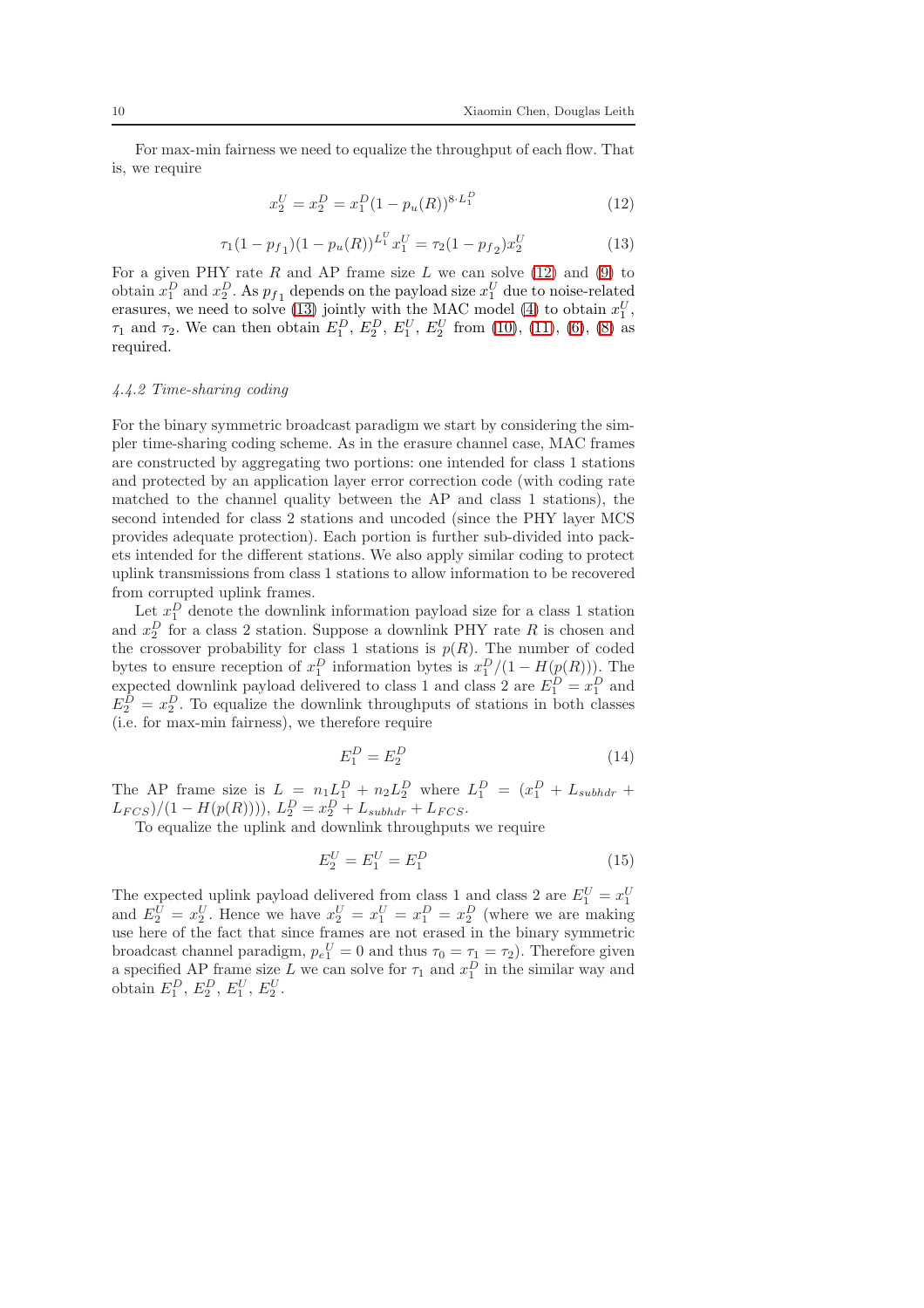## 4.4.3 Superposition coding

With superposition coding the MAC frames are constructed in two steps. Once a value of  $\beta$  has been determined, binary vectors are generated by aggregating IP packets of each class, and these are then summed, modulo 2, to generate the MAC frame. Despite the coding scheme being more complicated, the throughput analysis is similar to the time-sharing case. The main difference lies in the calculation of the downlink payload size.

Letting R denote the downlink PHY rate used by the AP and  $p(R)$  denote the corresponding BSC crossover probability. The downlink BSBC capacity in bits per channel use between the AP and a class 1 station is  $1 - H(\beta \circ p(R))$ . where  $\beta \circ p(R) = \beta(1 - p(R)) + (1 - \beta)p(R)$ , and that between the AP and a class 2 station is  $H(\beta)$ . The AP frame payload is formed by superimposing  $n_2$ packets destined to class 2 stations to  $n_1$  packets destined to class 1 stations. Hence, the AP frame size is  $L = n_1 L_1^D = n_2 L_2^D$  where

$$
L_1^D = \frac{x_1^D + L_{subhdr} + L_{FCS}}{(1 - H(\beta \circ p(R)))}
$$
(16)

$$
L_2^D = \frac{x_2^D + L_{subhdr} + L_{FCS}}{H(\beta)}
$$
\n<sup>(17)</sup>

 $E_1^D = x_1^D$  is the expected downlink payload for a class 1 station, and  $E_2^D = x_2^D$ is the expected downlink payload for a class 2 station. To equalize the downlink throughputs of stations in both classes, we require

$$
E_1^D = E_2^D \tag{18}
$$

The ratio  $n_1/n_2$  then fixes the value of  $\beta$ . With the value of  $\beta$  determined, given a specified AP frame size L we can solve to obtain  $E_1^D$ ,  $E_2^D$ . To equalize the uplink and downlink throughputs we then require

$$
E_2^U = E_1^U = E_2^D \tag{19}
$$

## 4.5 Expected MAC slot time

Now we calculate the expected MAC slot duration. Let  $T_{AP}$  denote the duration of a transmission by the AP,  $T_1$  the duration of a transmission by stations in class 1 and  $T_2$  the duration of a class 2 transmission. As we have seen previously, we cannot adopt the usual approach of assuming that these transmissions are all of equal duration. However, we can still make use of the ordering in frame durations  $T_{AP} \geq T_1 \geq T_2$ . With this ordering, there are four possible types of MAC slot: 1. AP transmits: the slot duration is  $T_{AP}$  (even if other stations also transmit). The event occurs with probability  $\tau_0$ .

2. Class 1 transmits: the slot duration is  $T_1$  if the AP does not transmit and at least one class 1 station transmits. This event occurs with probability  $p_{T_1} = (1 - (1 - \tau_1)^{n_1})(1 - \tau_0).$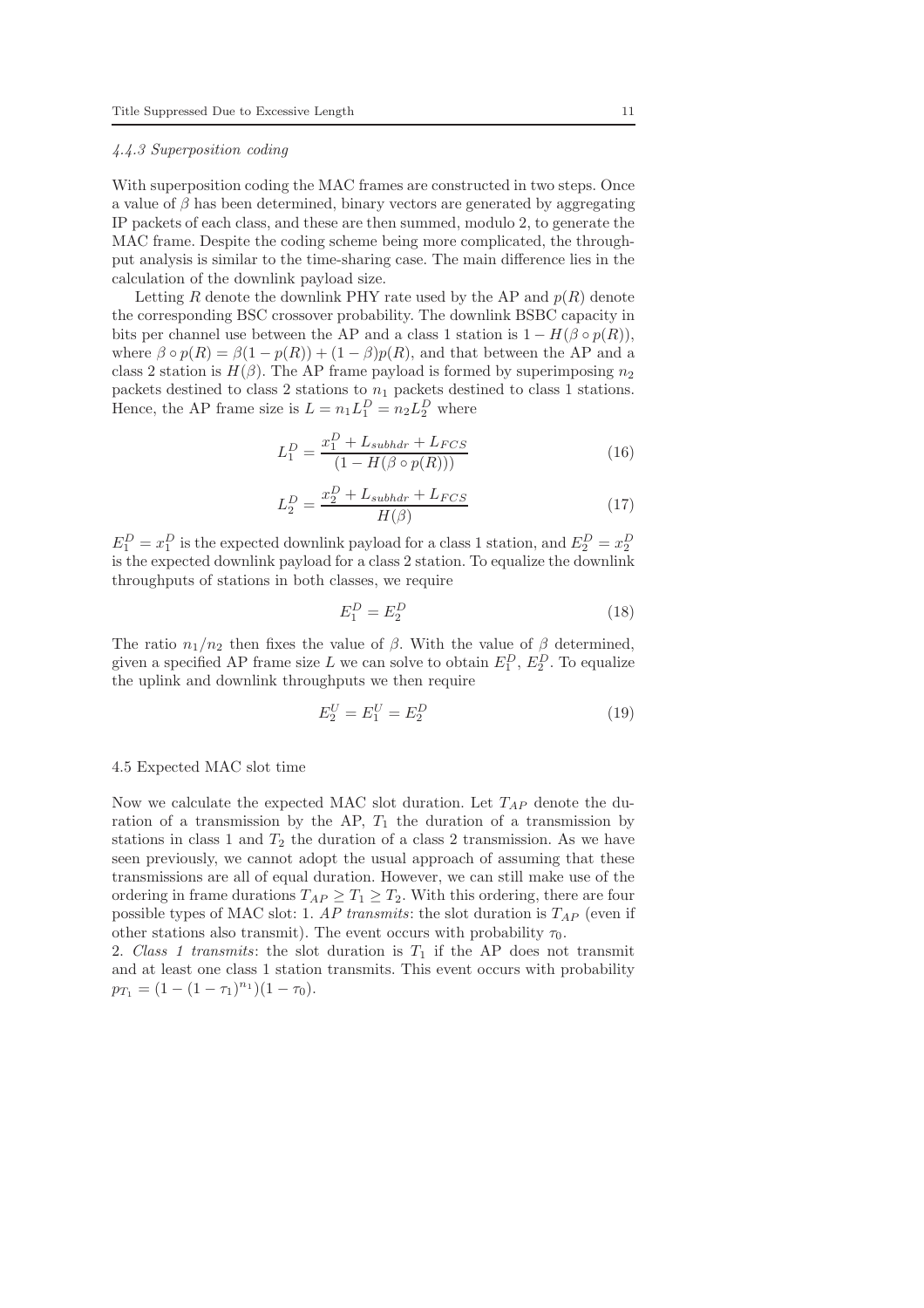3. Only class 2 transmits: the slot duration is  $T_2$  if only class 2 stations transmit. This event occurs with probability  $p_{T_2} = (1 - (1 - \tau_2)^{n_2})(1 - \tau_0)(1 - \tau_1)^{n_1}$ . 4. Idle slot: the slot duration is the PHY slot size  $\sigma$  is no station transmits. This event occurs with probability  $p_{Idle} = (1 - \tau_1)^{n_1} (1 - \tau_2)^{n_2} (1 - \tau_0)$ .

The expected MAC slot duration is therefore

$$
E_T = p_{I dle} \sigma + \tau_0 T_{AP} + p_{T_1} T_1 + p_{T_2} T_2 \tag{20}
$$

## 4.6 MAC overheads

The duration of a class 1 station transmission is  $T_1 = T(x_1^U) + T_{oh}$  where  $x_1^U$  is the payload in bytes of a class 1 station frame, and of a class 2 station transmission is  $T_2 = T(x_2^U) + T_{oh}$  where  $x_2^U$  is the payload in bytes of a class 2 station frame. The duration of an AP transmission is  $T_{AP} = T(L) + T_{oh} + T_{oh}$  $T_{phyhdr1}-T_{phyhdr}$  where L is the payload in bytes of an AP frame and  $T_{phyhdr1}$ the PHY/MAC header duration for an aggregated frame. Here,  $T_{oh} = T_{difs} +$  $2T_{phyhdr} + T_{sifs} + T_{ack}$  is the PHY and MAC siganlling overhead, with  $T_{phyhdr}$ the PHY header duration in  $\mu s$ ,  $T_{ack}$  the transmission duration of an ACK frame in  $\mu s$ ,  $T_{difs}$  a DIFS and  $T_{sifs}$  a SIFS.  $T(x) = 4 \cdot \left\lceil \frac{(x + L_{machdr} + L_{FCS}) \times 8 + 22}{DBPS(R)} \right\rceil$ is the transmission duration, including MAC framing, of a payload of  $x$  bytes at PHY rate R.

In these calculations we assume that uplink transmissions by client stations are immediately acknowledged by the AP (rather than, for example, using a block ACK proposed in 802.11e [\[10\]](#page-22-15)). Similarly, we assume that downlink transmissions are immediately acknowledged by client stations and, to make our analysis concrete, we adopt the approach described in [\[8\]](#page-22-16) which uses the orthogonality of OFDM subcarriers to allow a group of client stations to transmit feedback signals at the same time, and thereby ACK collisions are avoided. However, we stress that these assumptions regarding ACKing really just relate to the calculation of the MAC overheads and our analysis could be readily modified to account for alternative acknowledgment mechanisms.

Similarly, to keep our discussion concrete, we assume the frame format shown in Fig. [3](#page-12-1) is used for multi-destination aggregation in the packet erasure paradigm and with time-sharing coding. Again, it is important to stress that this just relates to the calculation of the MAC overheads. In Fig. [3](#page-12-1) a subheader is prefixed to each IP packet to indicate its receiver address, source address and packet sequence information. An FCS checksum is used to detect corrupted packets in packet erasure paradigm. Since the sub-header already contains the receiver address, source address and sequence control, the MAC header removes these three fields, but keeps other fields unchanged from the standard 802.11 MAC header. We assume that the MAC header is transmitted at the same PHY rate as the PLCP header and thus is error-free.

Although the sub-header of each time-sharing segment contains the receiver address as depicted in Fig. [3,](#page-12-1) this field is not reliable due to channel noise. And as the length of each coded segment depends on the current channel quality,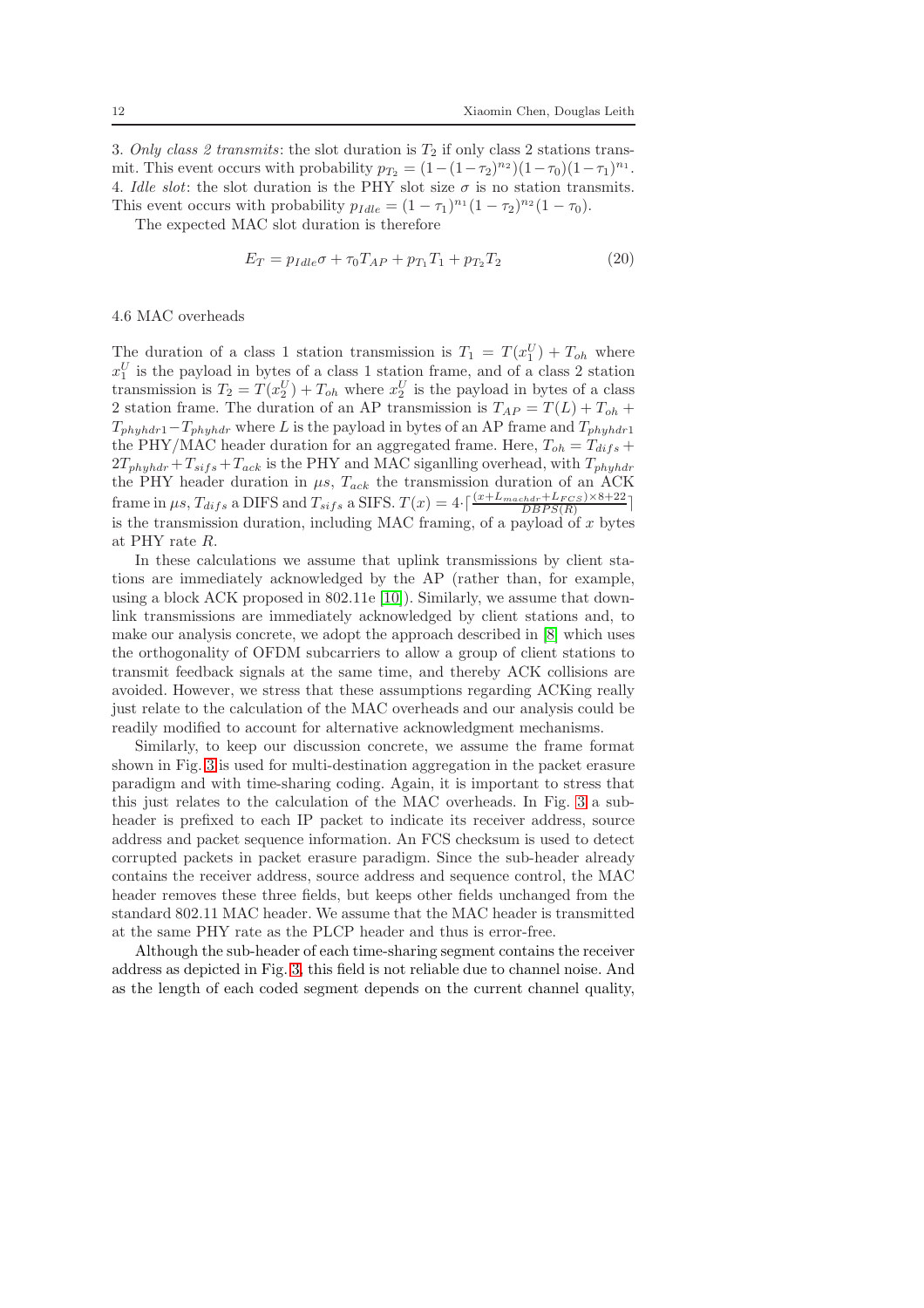

<span id="page-12-1"></span>Fig. 3 Erasure channel frame format.

it varies over time. Therefore, we need to notify each receiver in the common MAC header to locate its segment. We use the spare field in the MAC header to map the initial position of each segment to its destination. Each receiver is allocated with a unique ID when associated with the AP. In the mapping field, receivers are identified using this ID number instead of their MAC addresses to save space.

#### <span id="page-12-2"></span>5 Multicast throughput modelling

The foregoing unicast analysis can be readily extended to encompass multicast traffic. The AP now multicasts two downlink flows which are aggregated into a single MAC frame. Flow 1 is communicated to the  $n_1$  class 1 stations and flow 2 is communicated to the  $n_2$  class 2 stations. When there are no competing uplink flows we can compute the throughput using the analysis in Section [4](#page-6-0) by selecting the following parameter values:  $n_1 = n_2 = 1$ ;  $x_1^U = x_2^U = 0$ ;  $p_{e_1}^U =$  $p_c{}_1^U = 0; \tau_1 = \tau_2 = 0; \tau_0 = 2/(W + 1).$  The expected payload and MAC slot duration can now be calculated using the same method as the unicast analysis, but for a multicast network the per-station multicast saturation throughput is  $S_1 = \frac{\tau_0 E_1^D}{E_T}$  for class 1 stations and  $S_2 \frac{\tau_0 E_2^D}{E_T}$  for class 2 stations. The network sum-throughput is  $S = n_1S_1 + n_2S_2$ .

#### <span id="page-12-0"></span>6 Theoretical Performance

We use the models developed in the previous sections to compare the throughput performance of the uncoded and binary broadcast schemes. The models yield the throughput as a function of the channel error rate, i.e. the packet erasure rate for uncoded operation and the bit crossover probability when using coding. Combining these with data on channel error rate as a function of SNR/RSSI and PHY rate allows us to determine the optimal transmission PHY rates for downlink and uplink flows and obtain the maximum network throughput for a range of SNR/RSSIs. For this purpose we use the experimental channel measurements shown in Fig. [4,](#page-13-0) which are taken from [\[5\]](#page-21-0). The experimental PEC capacity shown in Fig. [4](#page-13-0) is for a packet length of 8640 bits. To obtain the PEC capacity for any other values of packet length, we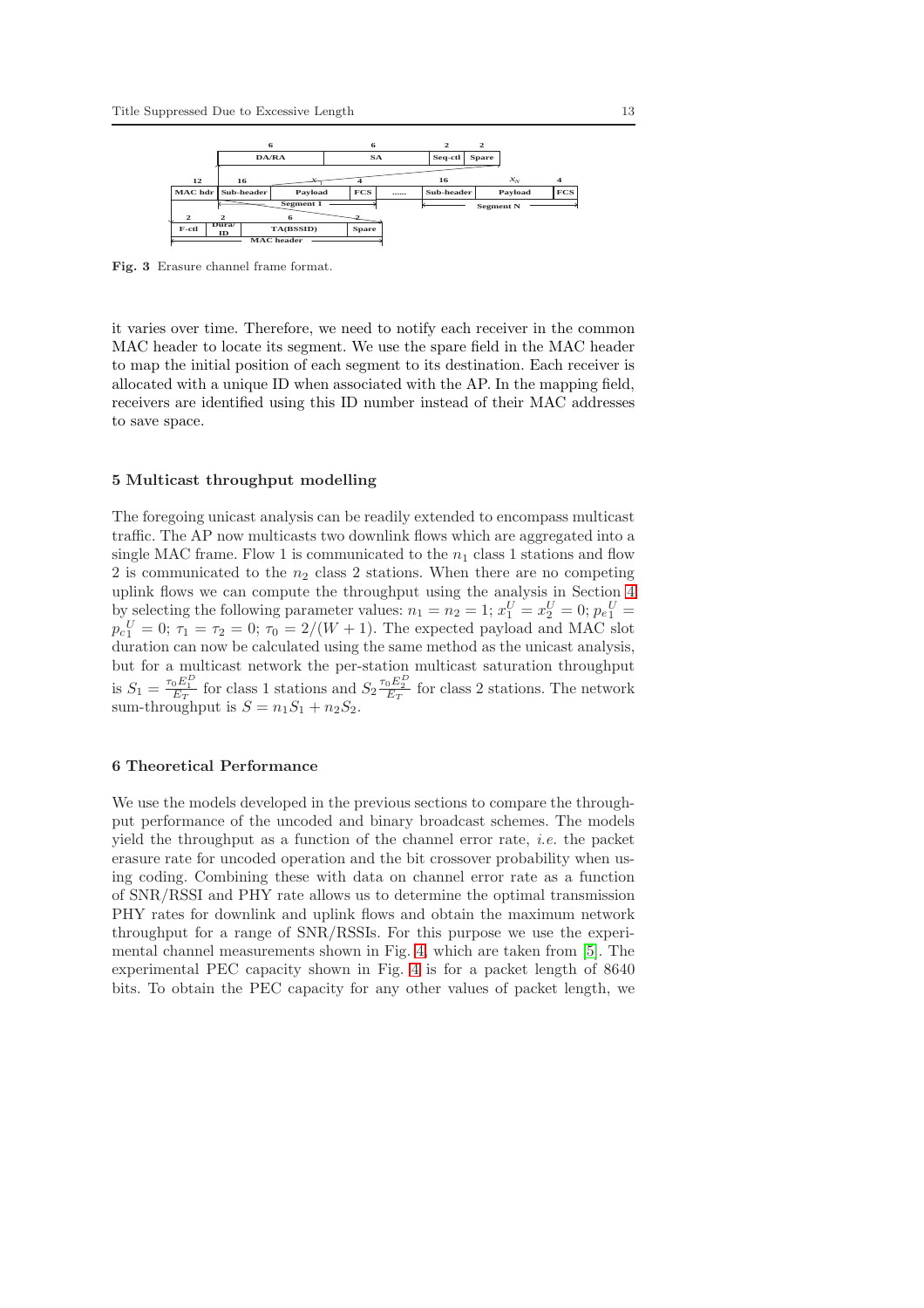

<span id="page-13-0"></span>Fig. 4 Experimental measurements of outdoor BSBC capacity provided by 802.11 corrupted frames [\[5\]](#page-21-0). For comparison, also shown is the channel capacity when a packet erasure paradigm is adopted (packets failing a CRC check are discarded).

need to first derive the first event error probability of Viterbi decoding for convolutional codes, which is given by

$$
P_u = 1 - (1 - FER)^{(1/l)} \tag{21}
$$

where  $FER$  is the measured packet erasure rate at a given RSSI, and  $l$  is the packet length used in the experiment, i.e. 8640 bits. Using this first event error probability  $P_e$ , the packet erasure rate for a packet length of  $L$  is, in turn, given by  $1 - (1 - P_u)^L$ .

The MAC parameters used are detailed in Table [1.](#page-14-0)

# 6.1 Unicast

We first consider unicast traffic. We compare the throughput performance for four different approaches: 1) uncoded; 2) time-sharing coding with the entire packet transmitted at a single PHY rate; 3) superposition coding; 4) time-sharing coding with segments transmitted at different PHY rates, i.e. segments destined to stations in class 2 are transmitted at the highest PHY rate available, which is  $54Mbps$  in  $802.11a/g$ , and the downlink PHY rate for class 1 segments is selected to maximise the network throughput. Fig.  $5(a)$ shows the sum-throughputs achieved by these different approaches for a network consisting of 20 client stations, 10 in class 1 and 10 in class 2. This is quite a large number of saturated stations for an 802.11 WLAN and suffers from a high level of collision losses. Comparing it with Fig. [4,](#page-13-0) it can be seen that the throughput is significantly reduced due to the various protocol overheads and collisions that have now been taken into account. Nevertheless, the relative throughput gain of the coding-based approaches compared to the uncoded approach continues to exceed 50% for a wide range of RSSIs. Timesharing coding achieves very similar performance to the more sophisticated superposition coding. The approach of using different PHY rates for different time-sharing coding segments naturally achieves higher throughputs than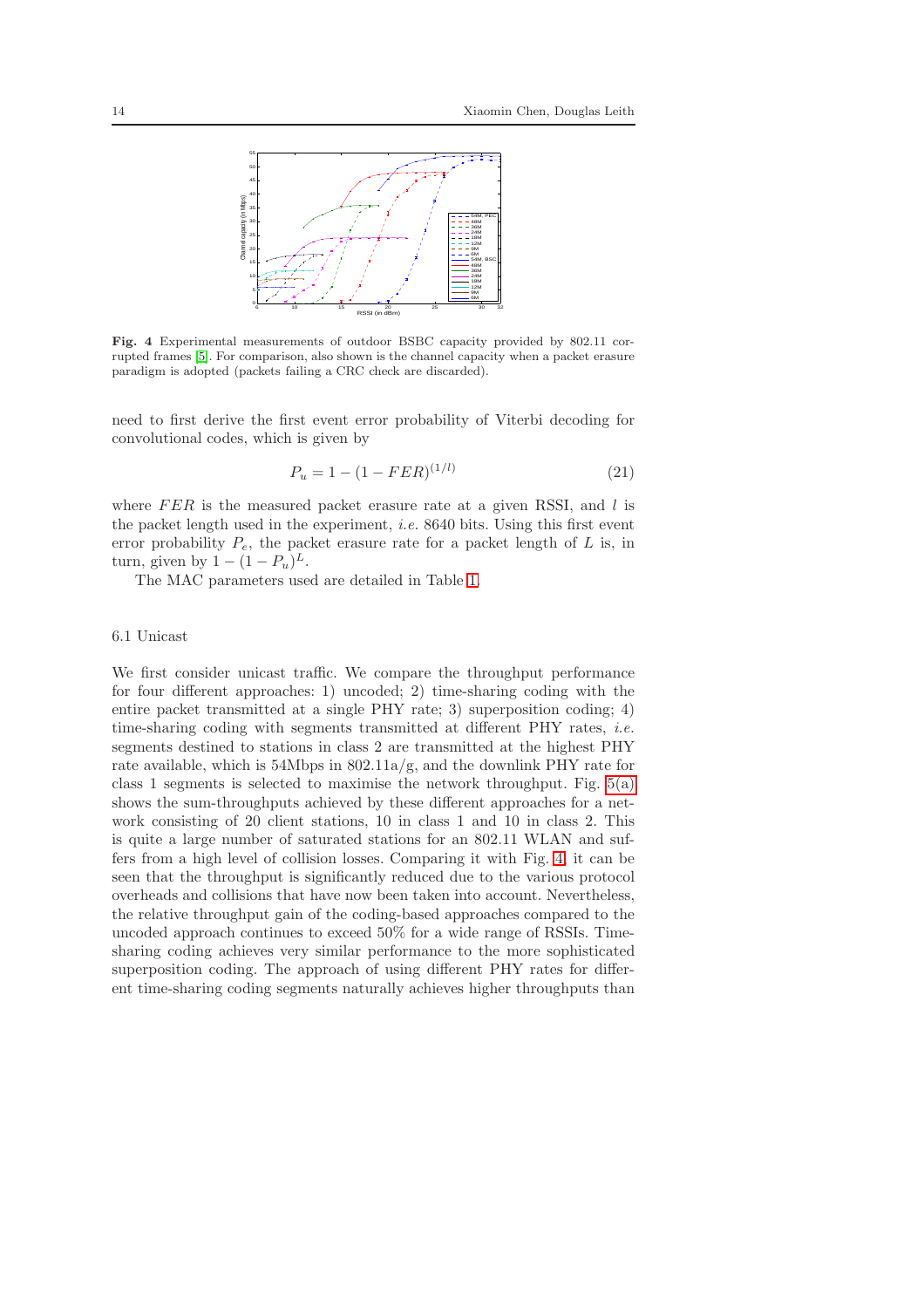6 8 10 12 14 16 18 20 22 24 26 28 30 32 34 35

PEC−TS BSC−TS BSC−SPC BSC−TS−DiffPHYRate

RSSI of class 1 stations (in dBm)

Maximum throughput (in Mbps)

Table 1 MAC protocol parameters

<span id="page-14-1"></span><span id="page-14-0"></span>

(a)  $n_1 = n_2 = 10$  stations (b)  $n_1 = n_2 = 5$  stations

<span id="page-14-2"></span>6 8 10 12 14 16 18 20 22 24 26 28 30 32 34 35

PEC BSC−TS BSC−SPC BSC−TS−DiffPHYRate

RSSI of class 1 stations (in dBm)

Fig. 5 Unicast maximum network throughput vs. RSSI of class 1 stations,  $L = 8000$  bytes. TS and SPC indicate time-sharing coding and superposition coding respectively.

using the same PHY rate. The gains are especially high at low RSSIs. This is because when the entire packet is transmitted using the same PHY rate, the optimal PHY rates for the uncoded and coded schemes are usually not very different, e.g. it is impossible that the uncoded scheme chooses 6Mbps but a coded scheme chooses 54Mbps. However if segments destined to distinct receivers are allowed to use different PHY rates, the optimal PHY rates for both schemes can be quite different, e.g. in our two-class example, the portion for class 2 always uses a quite high PHY rate of 54Mbps, while the portion for class 1 could use a very low PHY rate, especially at low RSSIs.

Fig. [5\(b\)](#page-14-2) shows the corresponding results for a smaller number of client stations, 5 in class 1 and 5 in class 2. The overall throughput is higher than that with 20 stations because of the lower chance of collisions, and the gain offered by the coding approaches is even higher *i.e.* more than  $75\%$  over a wide range of RSSIs.

Fig. [6\(a\)](#page-15-1) illustrates how the number of stations affects these results. The decrease in network throughput with increasing number of stations is evident, as is the significant performance gain offered by the coding schemes. For smaller numbers of stations (which is perhaps more realistic), the throughput gain offered by the coding approaches is larger e.g. nearly up to  $70\%$  for 2 stations and falling to around 30% with 20 stations. The proportion of class 1 and class 2 stations can be expected to affect the relative performance of the uncoded and coded schemes. This is because we now have multiple transmitting stations, and each station defers its contention window countdown on detecting transmissions by other stations. Since class 1 transmissions are of longer duration than class 2 transmissions, we expect that the network throughput will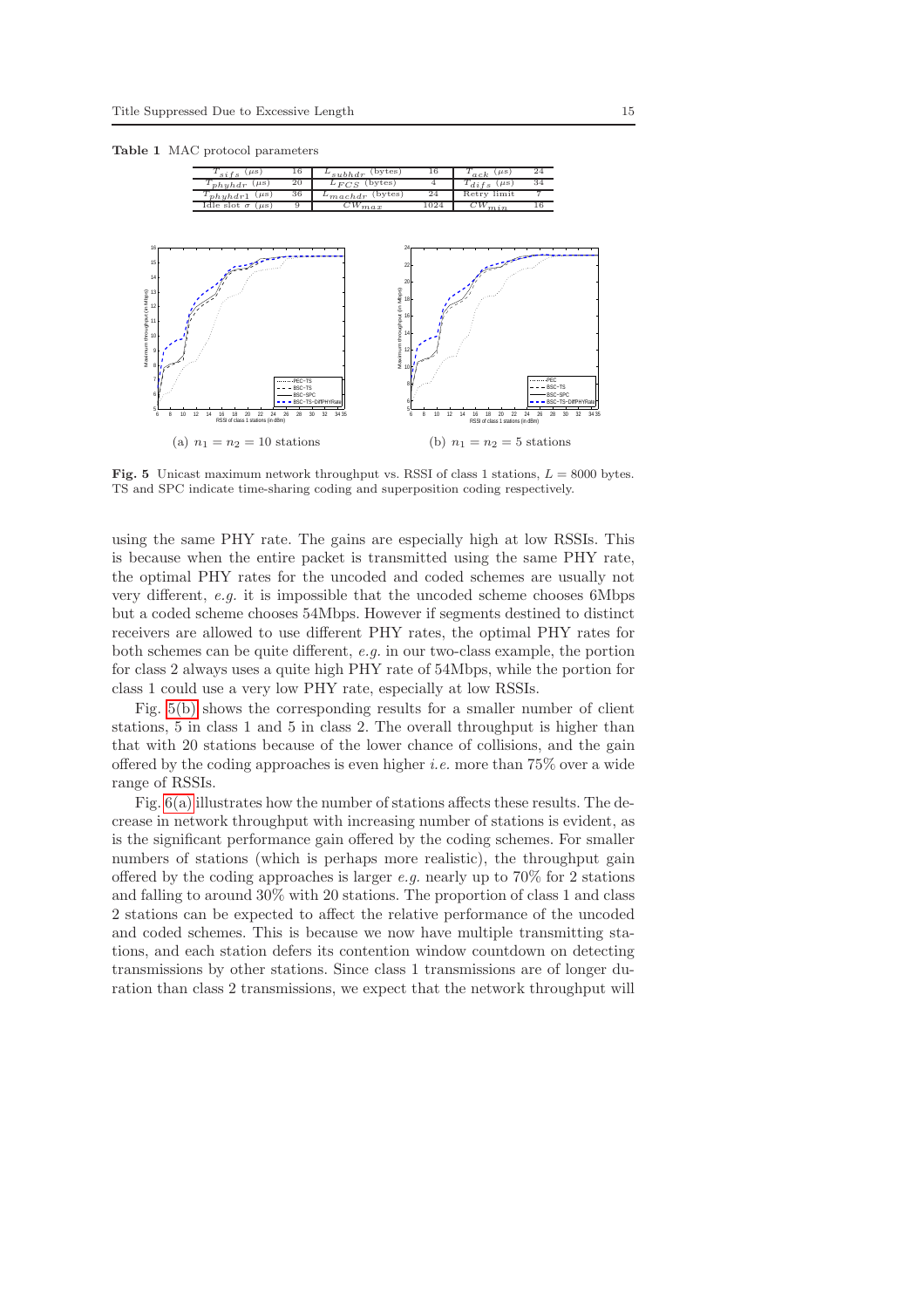<span id="page-15-1"></span>

<span id="page-15-2"></span>Fig. 6 Unicast maximum network throughput,  $L = 8000$  bytes. TS and SPC indicate timesharing coding and superposition coding respectively.

rise as the number of class 1 stations falls and indeed we find that this is the case. See, for example, Fig. [6\(b\)](#page-15-2) which plots the network throughput versus the varying ratio of the number of class 2 stations over the total number while maintaining the total number of client stations constant as  $n_1 + n_2 = 10$ .

## 6.2 Multicast

For multicast, we compare the per-station throughput for the four aggregation approaches. Fig. [7\(a\)](#page-16-0) shows the per-station throughput for a network with  $n_1 = 10$  class 1 stations and  $n_2 = 10$  class 2 stations. The throughput is much higher than the unicast case as shown in Fig.  $5(a)$  because of the absence of collisions with uplink flows. Nevertheless, both of the coded schemes (timesharing and superposition coding) continue to offer substantial performance gains over the uncoded approach, increasing throughput by almost 100% over a wide range of RSSIs. The superposition coding scheme performs slightly better than the time-sharing scheme, but the difference is minor. Fig. [7\(b\)](#page-16-1) shows the corresponding results with a larger MAC frame size of 65536 bytes, which is the maximum frame size allowed in the 802.11n standard [\[12\]](#page-22-0). The performance gain offered by the coded approaches increases as the frame size is increased. Since the per-station multicast throughput is independent of the number of stations, we show results for only one value of  $n_1$  and  $n_2$ .

# <span id="page-15-0"></span>7 NS-2 Simulations

The theoretical performance results presented in Section [6](#page-12-0) consider the scenario where stations are saturated, and so there are always enough packets available to form maximum-sized aggregated packets. It can be expected that the impact of traffic arrivals and queueing strongly affects the availability of packets for aggregation. In some circumstances, stations may not have enough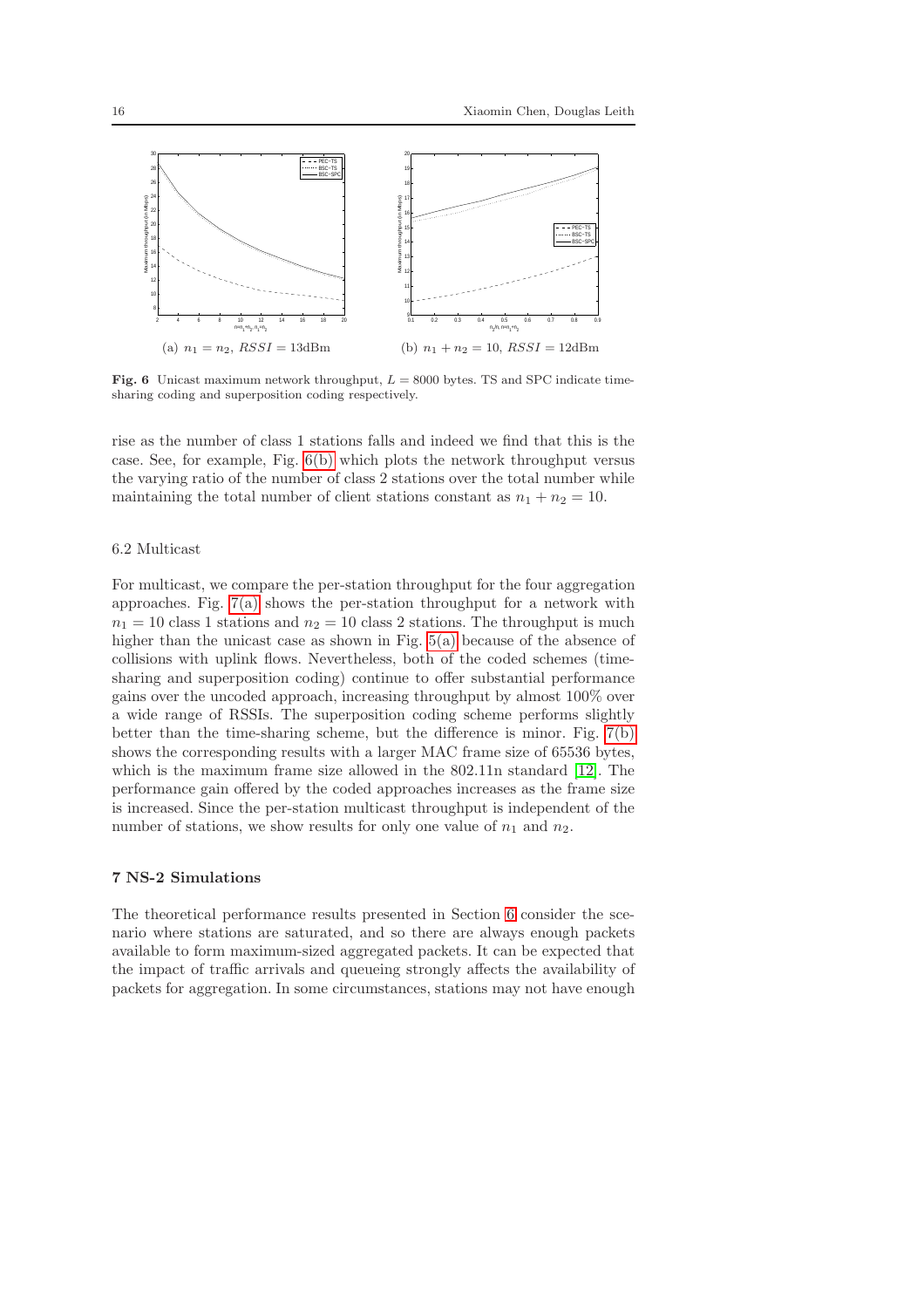<span id="page-16-0"></span>

<span id="page-16-1"></span>Fig. 7 Multicast per-station maximum throughput vs RSSI of class 1 stations,  $L = 8000$ bytes,  $n_1 = n_2 = 10$  stations. TS and SPC indicate time-sharing coding and superposition coding respectively.

packets to allow the maximum-sized aggregated frames to be formed (achieving the highest aggregation efficiency). In this section we use the Network Simulator 2 (NS-2) to evaluate the benefits of the proposed schemes in unsaturated situations. It is worth noting that the NS-2 simulations in this section are not aimed to verify the throughput models and the performance results presented in Section [4,](#page-6-0) [5](#page-12-2) and [6,](#page-12-0) as the theory analysis is based on the widely recognized Bianchi model which has already been thoroughly verified.

We use two metrics to evaluate the performance:

1. Per downlink flow throughput (in bits/s): Let  $m_i$  denote the number of received packets of downlink flow  $i$  during the simulation duration  $t$ . The packet length is L in bytes. The throughput of flow i is thus  $8Lm_i/t$ . The  $\sum_{i=1}^n \frac{8Lm_i}{(tn)}$ . per downlink flow throughput is the mean over all  $n$  downlink flows, which is

2. Mean downlink delay (in seconds): We define the delay of a packet as the period from when it arrives at the InterFace Queue (IFQ) of the transmitter until it arrives at the MAC layer of the receiver. The mean downlink delay is the mean over all downlink packets. We use DropTail FIFO queues in our simulations.

## 7.1 Single-destination vs multi-destination aggregation

We begin by comparing uncoded multi-destination aggregation with singledestination aggregation. We consider a WLAN with an AP and N stations. The AP has n downlink unicast flows individually destined to each of the  $N$ stations, and meanwhile each station has a competing uplink flow destined to the AP. Different from the two-class example described in Section [3.2,](#page-4-1) as we would like to emphasize the impact of packet availability to the two aggregation schemes, in this example we assume that all links are error-free. Downlink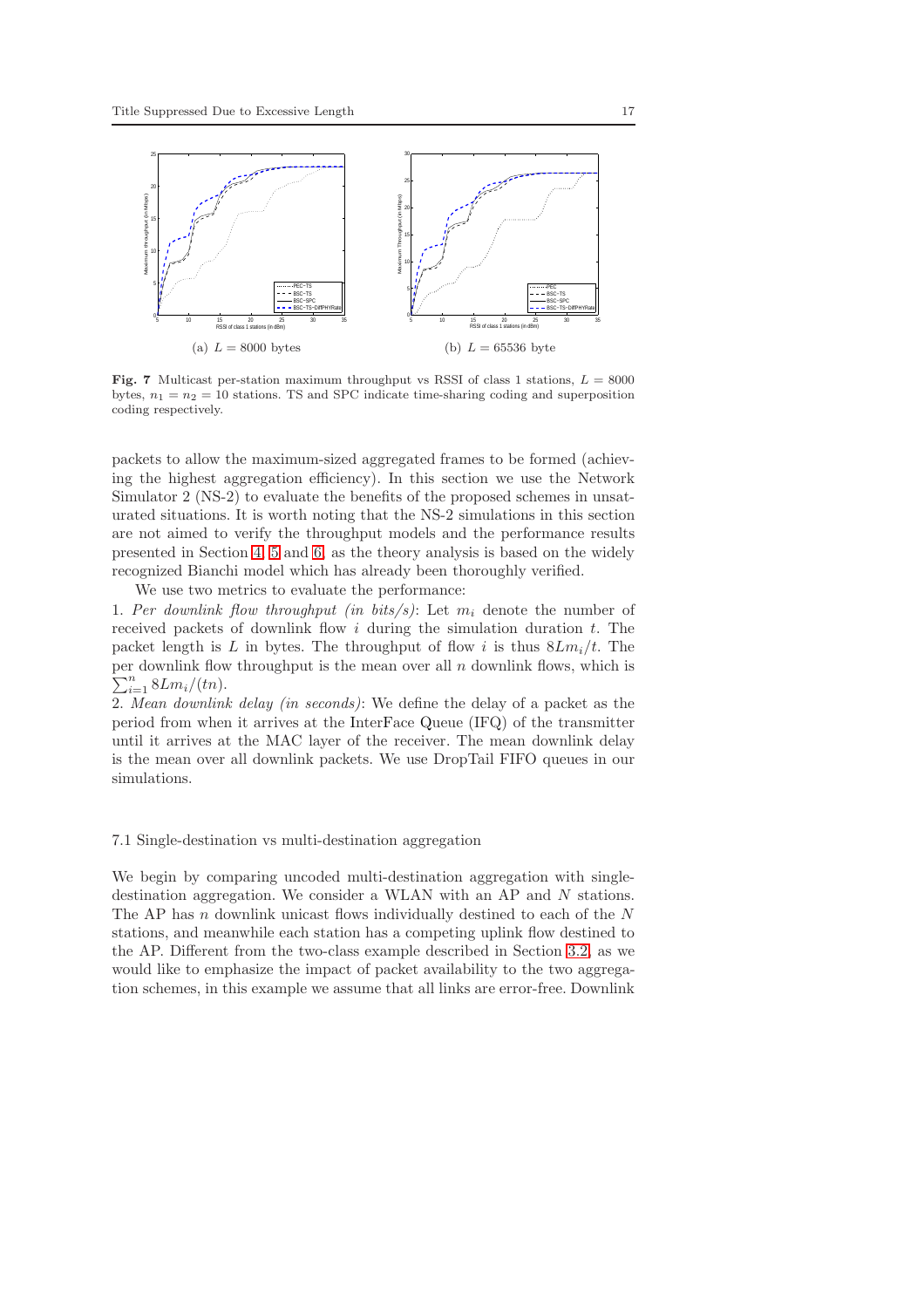transmissions are large aggregated packets and uplink transmissions are normal 802.11 packets. As aggregated packets are quite long, we use the RTS/CTS exchange before data packets in our simulations. Again, we assume that the multi-destination aggregation uses the SMACK [\[8\]](#page-22-16) scheme to allow receivers to send acknowledgments simultaneously, and hence there is only one ACK packet duration after each aggregated data packet. To ensure a fair comparison, for the single-destination aggregation, we assume that the receiver sends one ACK after each aggregated packet to acknowledge reception of data packets aggregated in that packet. The traffic is real-time stream data and follows a Poisson process with mean arrival rate of  $\lambda$ . The RTP/UDP/IP header is 40 bytes (IP=20 bytes; UDP=12 bytes; RTP=8 bytes). The maximum aggregated frame size is 65535 bytes. The PHY data rate is 54Mbps.

Fig. [8](#page-18-0) plots the per downlink flow throughput and the mean downlink delay versus the mean packet arrival interval  $(1/\lambda)$  for a WLAN with 10 stations. The traffic packet size is 500 bytes. The queue size is 100 packets. It can be seen that as expected the multi-destination aggregation achieves strictly higher throughput and lower delay than single-destination aggregation. When the mean packet inter-arrival time is above 0.008s (corresponding to a light traffic load), both schemes achieve similar throughput. This is because in this range the AP is unsaturated, i.e. there is typically only one packet available to be aggregated. As the mean inter-arrival time is decreased (and so the traffic load increases), the AP queue starts to build up. The measured delay then includes the period awaiting in the queue. The multi-destination aggregation scheme tends to aggregate more packets in each transmission, and hence obtains higher throughputs and lower delays. When the mean inter-arrival time is decreased to 0.001s, the AP is saturated (the queue is persistently backlogged) and it can be seen that multi-destination aggregation achieves about a 200% increase in throughput over single-destination aggregation.

Fig.  $9(a)$  illustrates how the queue size affects the multi-destination aggregation throughput. Again there are 10 stations and the traffic packet size is 500 bytes. We compare three queue sizes of 50, 100 and 200 packets. It can be seen that when the AP becomes saturated, a larger queue provides a higher throughput because there are more packets available to be aggregated. When the queue of 200 packets is filled up, the aggregated packet reaches the maximum size limit and thus less than 200 packets are aggregated in one transmission.

Fig. [9\(b\)](#page-18-2) plots the downlink flow throughput versus the mean packet interarrival time for two packet sizes of 500 bytes and 1000 bytes. There are 10 stations and the queue size is 200 packets. With single-destination aggregation, the throughput with a packet size of 1000 bytes is around twice that with a packet size of 500 bytes. This is because with the fixed queue size and packet arrival rate, the expected number of packets available to be aggregated is also fixed. However, with multi-destination aggregation, when the queue fills, both packet sizes obtain almost the same throughput because both reach the maximum aggregated frame size limit.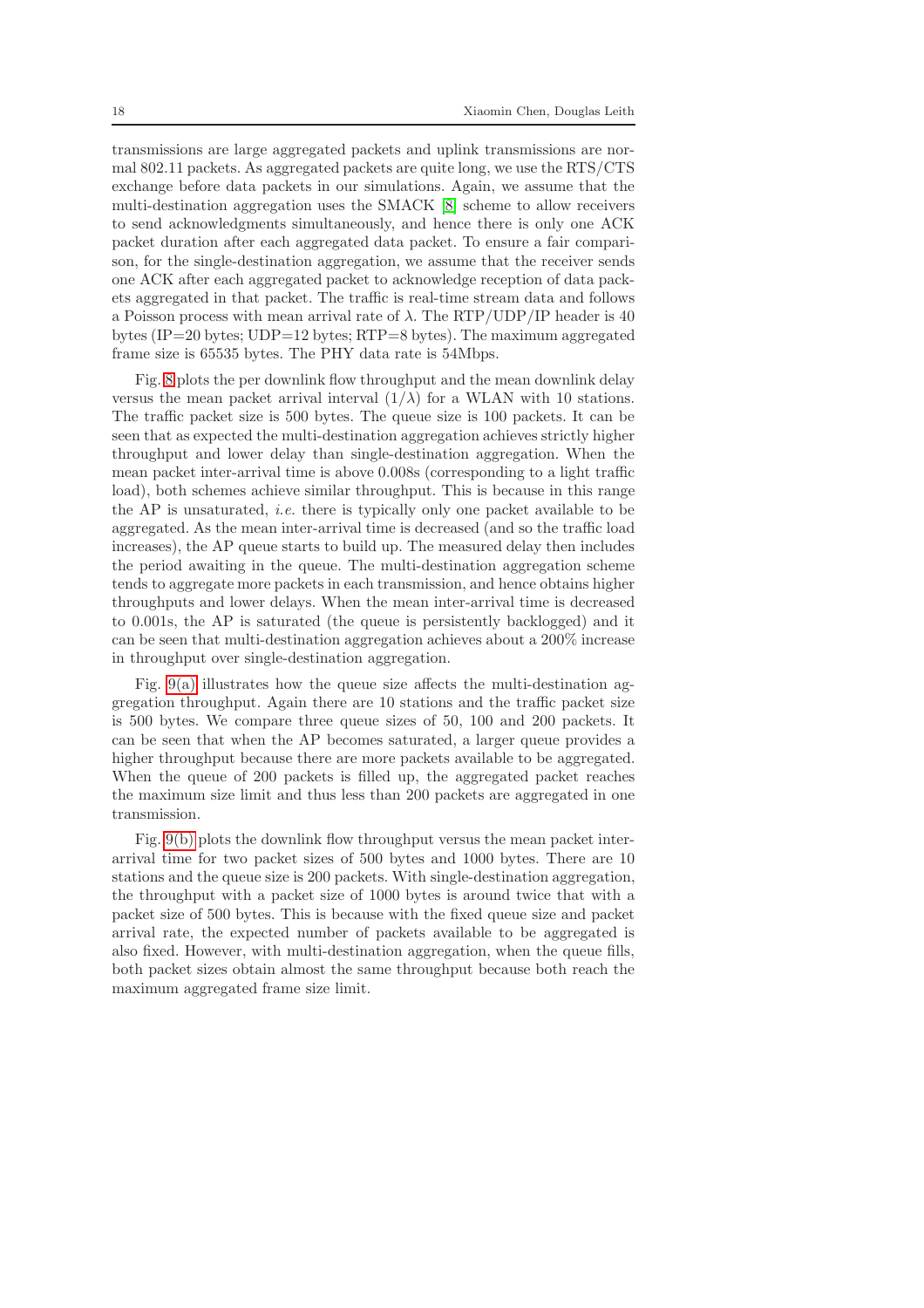

<span id="page-18-0"></span>Fig. 8 Per downlink flow throughput and mean downlink delay vs. mean Poisson packet arrival interval, 10 stations, flow packet size 500B, queue size 100 packets.

<span id="page-18-1"></span>

<span id="page-18-2"></span>Fig. 9 Per downlink flow throughput vs. mean Poisson packet arrival interval for (a) different queue sizes, (b) different packet sizes, 10 stations

#### 7.2 Uncoded vs coded approaches

In this section we compare uncoded multi-destination aggregation with the binary broadcast time-sharing coding scheme. We consider the two-class WLAN where both classes have the same number of stations. The AP has  $n$  downlink flows individually destined to each of the stations. There are no competing uplink flows. Flows are Constant B it Rate (CBR) traffic with a fixed packet size of 1500 bytes. The queue size is 500 packets.

Similarly to the theoretical performance analysis, we use experimental channel data shown in Fig. [4.](#page-13-0) We assume that class 1 has a RSSI of 12dBm, and class 2 has a RSSI of 35dBm. The uncoded multi-destination aggregation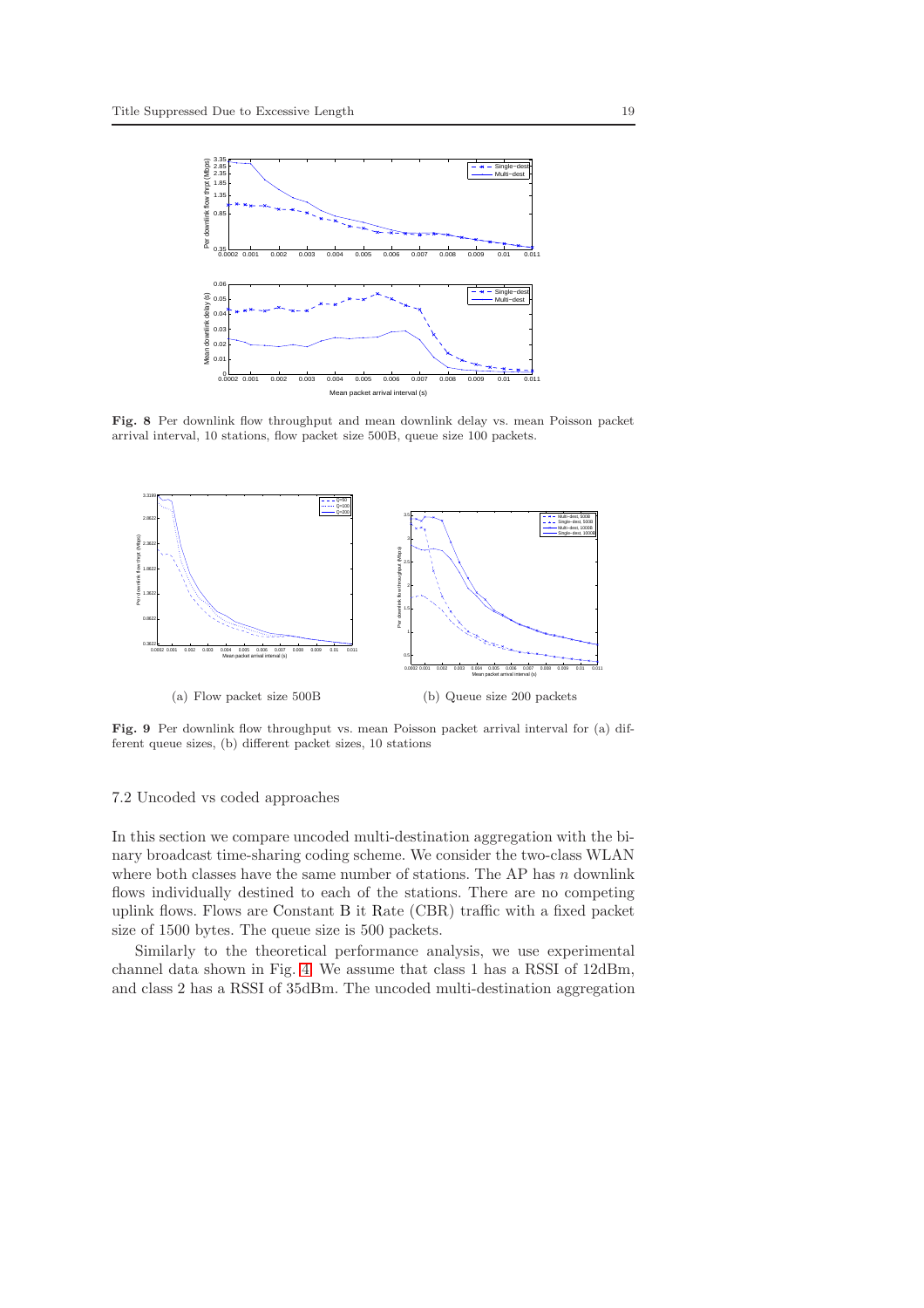

<span id="page-19-1"></span><span id="page-19-0"></span>Fig. 10 Per downlink flow throughput and mean downlink delay vs number of stations, outdoor measurement channel data, RSSI of class 1 18dBm, RSSI of class 2 33dBm

approach uses a PHY rate of 18Mbps, while the coded approach uses a PHY rate of 36Mbps (Note that this choice of PHY rates is not necessarily optimal). The CBR traffic arrival rate is 1Mbps.

Fig. [10](#page-19-0) plots the measured per downlink flow throughput as the number is stations is varied. As expected, the time-sharing coding scheme is strictly better than the uncoded scheme, achieving higher throughput and lower delay. For larger numbers of stations, it can be seen that the time-sharing coding scheme offers an almost 100% increase in per-flow throughput, and the mean delay is half that of the uncoded scheme. When the number of stations is below 28, the mean delay of time-sharing scheme is extremely small. This is because when using the coded scheme with such small numbers of flows, the queue in the AP is mostly empty. As the number of stations increases above 28, the queue becomes backlogged and the mean delay (which includes the packet waiting time in the queue) starts to increase. In addition the substantial increase in throughput and decrease in delay, we also find that with timesharing coding the AP can support significantly more stations. It can be seen from Fig. [10\(b\)](#page-19-1) that with uncoded multi-destination aggregation the AP queue starts to become backlogged when the number of stations rises above 16. In comparison, with time-sharing coding AP queue does not start to become backlogged until the number of stations increases above 28.

# 8 Discussions

8.1 Generalisation to a uniformly distributed error-prone WLAN

The analytical work in Section [4,](#page-6-0) [5](#page-12-2) can be generalised to a universal scenario where *n* stations are uniformly distributed over the area in a WLAN, and each of them has an independent error-prone channel. In the PEC paradigm, a transmission from the AP fails ( i.e. AP doubles its contention window) only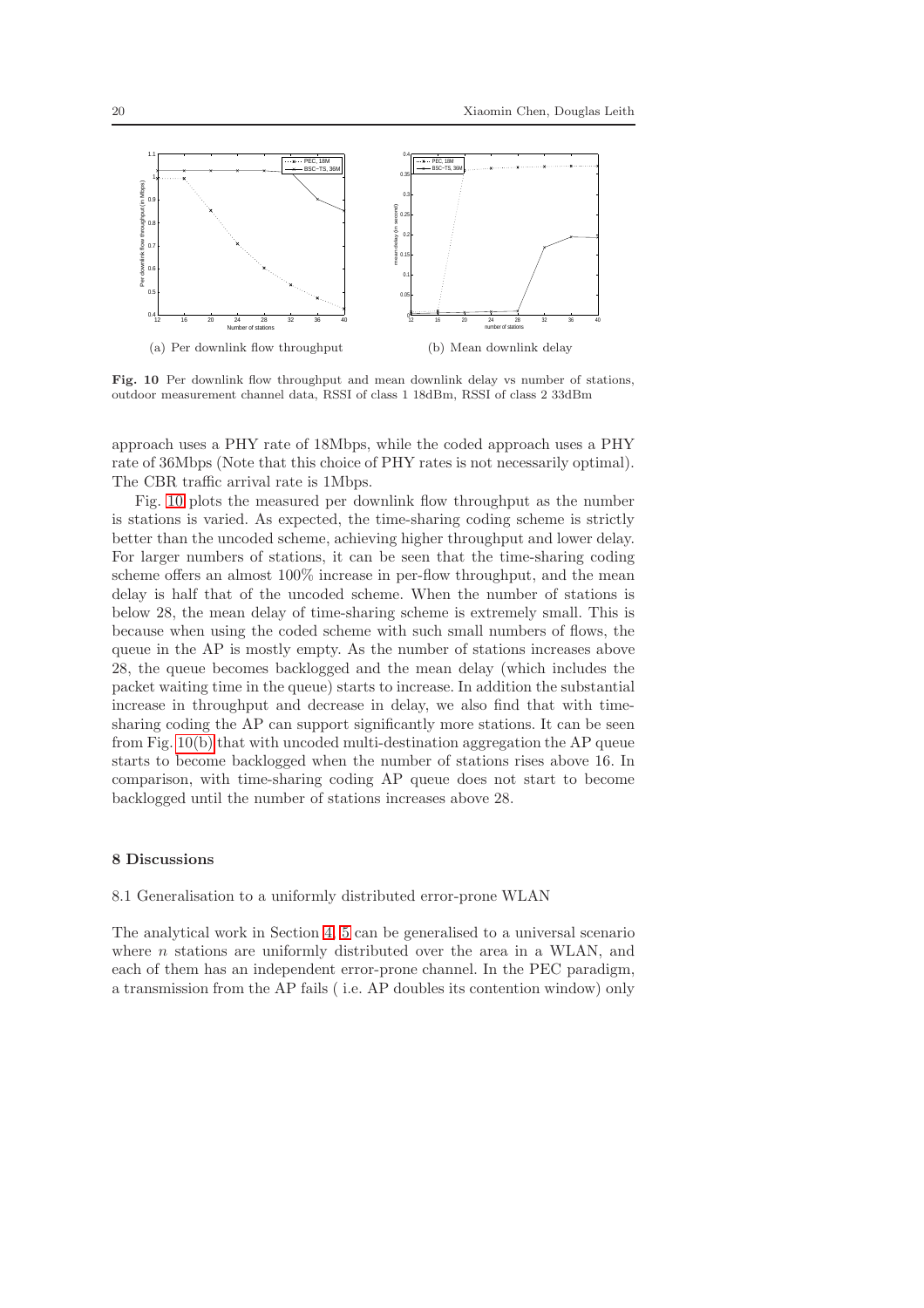if none of the sub-frames is acknowledged by one of the multiple receivers. This could be caused by either a collision or noise-related erasures for all of the receivers. Similarly, a transmission from an ordinary station fails also due to collisions or noise-caused erasures. Thus, for both the AP and ordinary stations, the probability of a transmission fails is given by

<span id="page-20-0"></span>
$$
p_{f_i} = 1 - (1 - p_{c_i})(1 - p_{e_i}), i = \{0, 1, 2, \cdots, n\}
$$
 (22)

in which  $p_{ci} = 1 - \prod_{i=1}^{n}$  $\prod_{j=0,j\neq i}(1-\tau_j)$  and  $p_{e_i}=1-(1-p_{u_i})^{L_i}$  with  $p_{u_i}$  the first-event error probability in Viterbi decoding and  $L_i$  the length of frame in bits. In the BSBC paradigm, since there are no noise-related packet erasures,

packet losses are only caused by collisions, the transmission failure probability is  $p_{f_i} = p_{c_i}$ .

Apart from the difference in the MAC throughput model, the calculation of the expected payload for each flow and the expected MAC slot duration is similar. If max-min fairness is considered, that is to equalise the flow throughput, following the same methodolody for our two-class running example, the packet size for each downlink or uplink flow can be solved by combining the MAC model relationship Eqn. [4](#page-7-0) and Eqn. [22](#page-20-0) with the specific packet organisation requirement in each scheme.

#### 8.2 Extension to other fairness criteria

The proposed BSBC coding multi-destination aggregation schemes can be considered along with other fairness criteria, e.g. proportional fairness [\[6\]](#page-21-5). The analysis will be established on a utility function in terms of the fairness requirement and specific constraints. An analytical or numeral solution to achieve the fairness objective can be obtained by using some optimisation method. The analysis for other fairness criteria is beyond the scope of this paper. To implement the proposed schemes in more general WLAN scenarios, we will consider different fairness criteria in the future.

#### 8.3 Implementation on standard hardware

The present paper focuses on fundamental theoretical aspects. The experimental demonstration of a fully working system is out of scope. We nevertheless comment briefly on the compatibility of the proposed coded multi-destination aggregation schemes with existing 802.11n hardware. To implement multidestination aggregation with time-sharing coding on standard hardware, a fairly direct approach would be to aggregate MPDUs destined to different receivers into an A-MPDU frame. Many 802.11 chipset drivers (e.g. atheros, broadcom) can be easily modified so as not to discard corrupted frames e.g. see [\[5\]](#page-21-0). Encoding/decoding of the MPDU payload could then be carried out by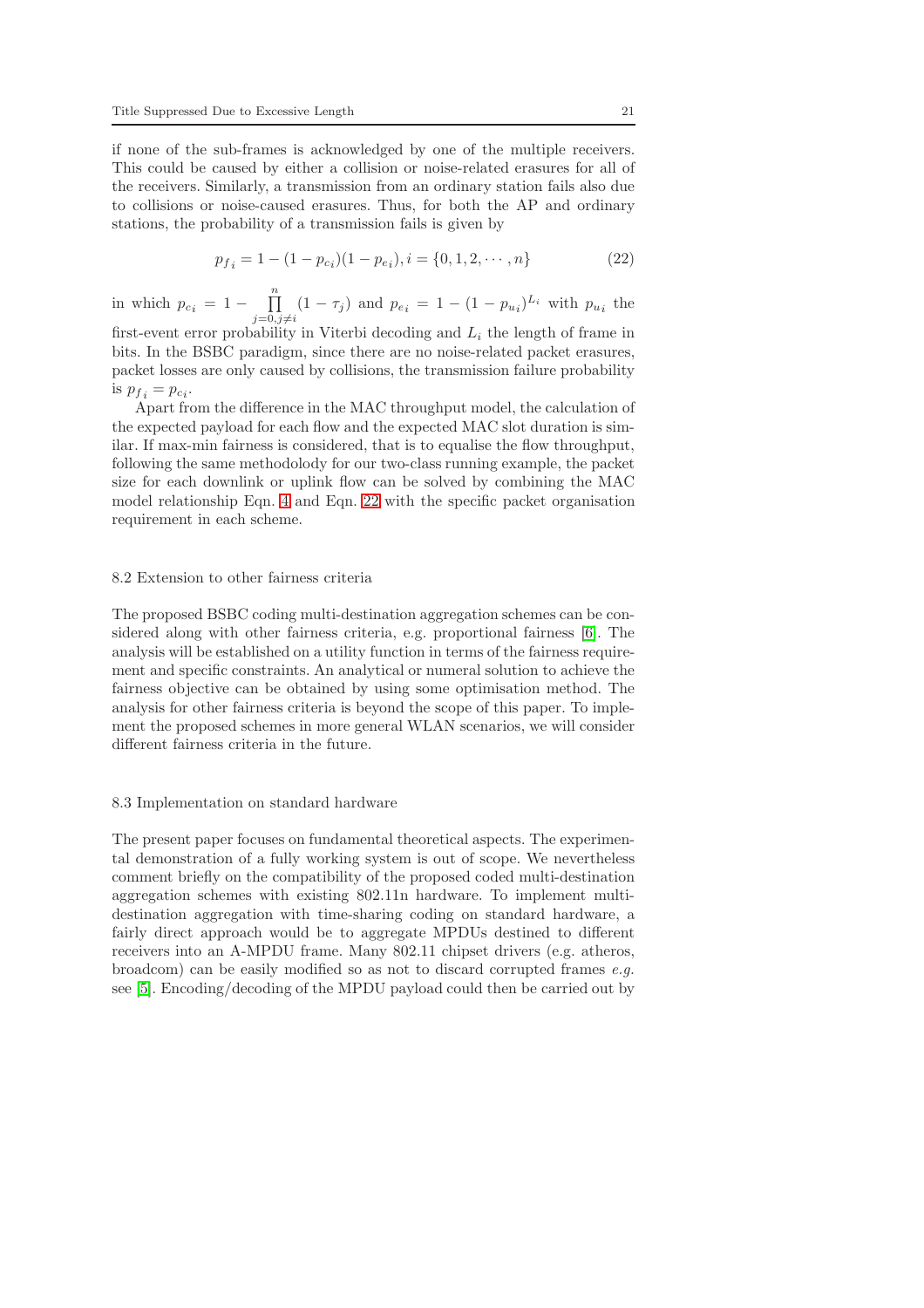a shim within the driver, and this would be transparent to higher network layers. The 802.11 Block ACK functionality could be used to manage generation of MAC ACKs, or alternatively the 802.11 standard supports transmission of unicast packets with a "No ACK" flag set in the header and by using this ACKs could then be generated at a higher layer. A less efficient user-space approximation to this scheme that requires no driver changes could be to encode packet payloads in user-space and use TXOP bursting to send these packets in a back-to-back burst (albeit with higher overhead than A-MPDU aggregation). At the receiver, recent versions of the pcap API (or tcpdump) allow corrupted frames to be collected, where decoding could then take place in user-space. The channel state information (CSI) which is used for adaptive rate control at the physical layer needs to be passed upwards to the application layer for the AP to update the coding rate for each channel.

#### 9 Conclusions

In this paper we consider the potential benefits of viewing the channel provided by an 802.11 WLAN as a binary broadcast channel, as opposed to a conventional packet erasure channel. We propose two approaches for multidestination aggregation, *i.e.* superposition coding and a simpler time-sharing coding. We develop throughput models for these coded multi-destination aggregation schemes. To our knowledge, this provides the first detailed analysis of multi-user coding in 802.11 WLANs. Performance analysis for both unicast and multicast traffic, taking account of important MAC layer overheads such as contention time and collision losses, demonstrate that increases in network throughput of more than 100% are possible over a wide range of channel conditions and that the much simpler time-sharing scheme yields most of these gains and have minimal loss of performance. Importantly, these performance gains involve software rather than hardware changes, and thus essentially come for "free".

## References

- <span id="page-21-2"></span>1. Arikan, E.: Channel polarization: A method for constructing capacity-achieving codes for symmetric binary-input memoryless channels. IEEE Transaction on Information Theory  $55(7)$ ,  $3051 - 3073$  (2009)
- <span id="page-21-3"></span>2. Balakrishnan, H., Iannucci, P., Perry, J., Shah, D.: De-randomizing shannon: The design and analysis of a capacity-achieving rateless code, http://arxiv.org/pdf/1206.0418.pdf (2012)
- <span id="page-21-1"></span>3. Bergmans, P.P., Cover, T.M.: Cooperative broadcasting. IEEE Transactions on Information Theory 20(3), 317–324 (1974)
- <span id="page-21-4"></span>4. Bianchi, G.: Performance analysis of the IEEE 802.11 distributed coordination function. IEEE Journal on Selected Areas in Communications 18(3), 535–548 (2000)
- <span id="page-21-0"></span>5. Chen, X., Leith, D.: Frames in outdoor 802.11 WLANs provide a hybrid binary symmetric/packet erasure channel. Proc. of ICC 2015
- <span id="page-21-5"></span>6. Chen, X., Leith, D.: Proportional fair coding for 802.11 wlans. IEEE Wireless Communications Letters 1(5), 468–471 (2012). DOI 10.1109/WCL.2012.070312.120369